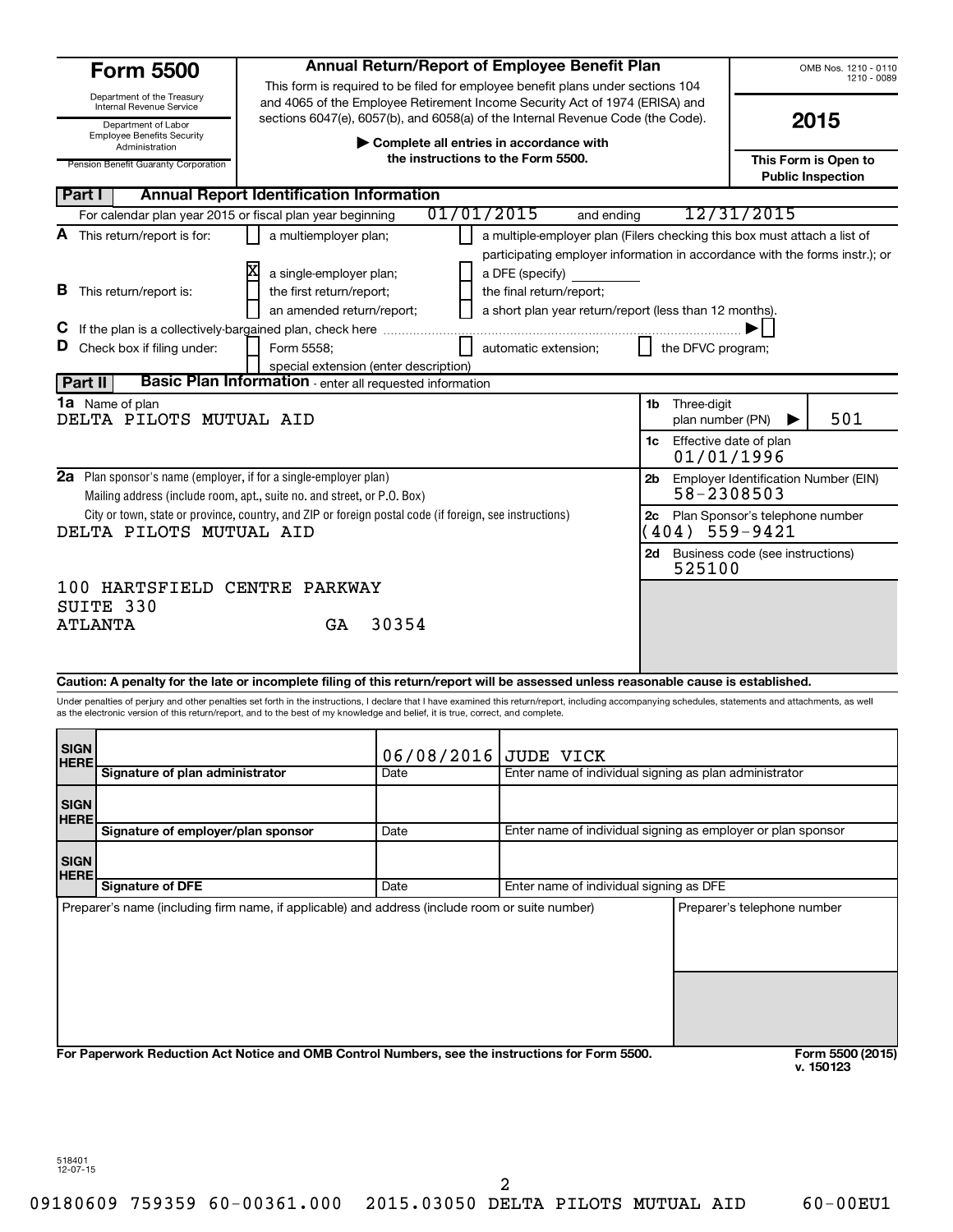|   | 3a Plan administrator's name and address X Same as Plan Sponsor                                                            | <b>3b</b> Administrator's EIN |                |                                            |  |
|---|----------------------------------------------------------------------------------------------------------------------------|-------------------------------|----------------|--------------------------------------------|--|
|   |                                                                                                                            |                               |                | <b>3c</b> Administrator's telephone number |  |
|   |                                                                                                                            |                               |                |                                            |  |
| 4 | If the name and/or EIN of the plan sponsor has changed since the last return/report filed for this plan, enter the name,   |                               |                | 4 $b$ EIN                                  |  |
|   | EIN and the plan number from the last return/report:                                                                       |                               |                |                                            |  |
|   | <b>a</b> Sponsor's name                                                                                                    |                               |                | 4c PN                                      |  |
| 5 | Total number of participants at the beginning of the plan year                                                             |                               | 5              | 12136                                      |  |
| 6 | Number of participants as of the end of the plan year unless otherwise stated (welfare plans complete only lines           |                               |                |                                            |  |
|   | 6a(1), 6a(2), 6b, 6c, and 6d).                                                                                             |                               |                |                                            |  |
|   | <b>a (1)</b> Total number of active participants at the beginning of the plan year <i>macure communicanom communicanom</i> |                               | 6a(1)          | 12136                                      |  |
|   |                                                                                                                            |                               | 6a(2)          | 12807                                      |  |
|   |                                                                                                                            |                               | 6 <sub>b</sub> |                                            |  |
|   |                                                                                                                            |                               | 6c             |                                            |  |
|   |                                                                                                                            |                               | 6d             | 12807                                      |  |
|   | e Deceased participants whose beneficiaries are receiving or are entitled to receive benefits manufactured in              |                               | 6e             |                                            |  |
|   |                                                                                                                            |                               | 6f             |                                            |  |
| g | Number of participants with account balances as of the end of the plan year (only defined contribution plans               |                               | 6g             |                                            |  |
|   | h Number of participants that terminated employment during the plan year with accrued benefits that were less than         |                               |                |                                            |  |
|   | 100% vested                                                                                                                |                               | 6h             |                                            |  |
| 7 | Enter the total number of employers obligated to contribute to the plan (only multiemployer plans                          |                               |                |                                            |  |
|   |                                                                                                                            |                               |                |                                            |  |

8a If the plan provides pension benefits, enter the applicable pension feature codes from the List of Plan Characteristics Codes in the instructions:

If the plan provides welfare benefits, enter the applicable welfare feature codes from the List of Plan Characteristics Codes in the instructions: **b** 4F 4H 4L

| 9а |                    |  | Plan funding arrangement (check all that apply)                                                                                      | 9b |     |     |                            | Plan benefit arrangement (check all that apply) |  |
|----|--------------------|--|--------------------------------------------------------------------------------------------------------------------------------------|----|-----|-----|----------------------------|-------------------------------------------------|--|
|    | (1)<br>Insurance   |  |                                                                                                                                      |    |     |     | Insurance                  |                                                 |  |
|    | (2)                |  | Code section 412(e)(3) insurance contracts                                                                                           |    | (2) |     |                            | Code section 412(e)(3) insurance contracts      |  |
|    | (3)                |  | Trust                                                                                                                                |    | (3) | ΙXΙ | Trust                      |                                                 |  |
|    | (4)                |  | General assets of the sponsor                                                                                                        |    | (4) |     |                            | General assets of the sponsor                   |  |
| 10 |                    |  | Check all applicable boxes in 10a and 10b to indicate which schedules are attached, and, where indicated, enter the number attached. |    |     |     |                            |                                                 |  |
|    | (See instructions) |  |                                                                                                                                      |    |     |     |                            |                                                 |  |
|    |                    |  |                                                                                                                                      |    |     |     |                            |                                                 |  |
| a  |                    |  | <b>Pension Schedules</b>                                                                                                             |    |     |     | <b>b</b> General Schedules |                                                 |  |
|    | (1)                |  | R<br>(Retirement Plan Information)                                                                                                   |    | (1) | X   | н                          | (Financial Information)                         |  |
|    | (2)                |  | <b>MB</b> (Multiemployer Defined Benefit Plan and Certain Money                                                                      |    | (2) |     |                            | (Financial Information - Small Plan)            |  |
|    |                    |  | Purchase Plan Actuarial Information) - signed by the plan                                                                            |    | (3) |     | A                          | (Insurance Information)                         |  |
|    |                    |  | actuary                                                                                                                              |    | (4) | х   | C                          | (Service Provider Information)                  |  |
|    | (3)                |  | <b>SB</b><br>(Single-Employer Defined Benefit Plan Actuarial)                                                                        |    | (5) |     | D                          | (DFE/Participating Plan Information)            |  |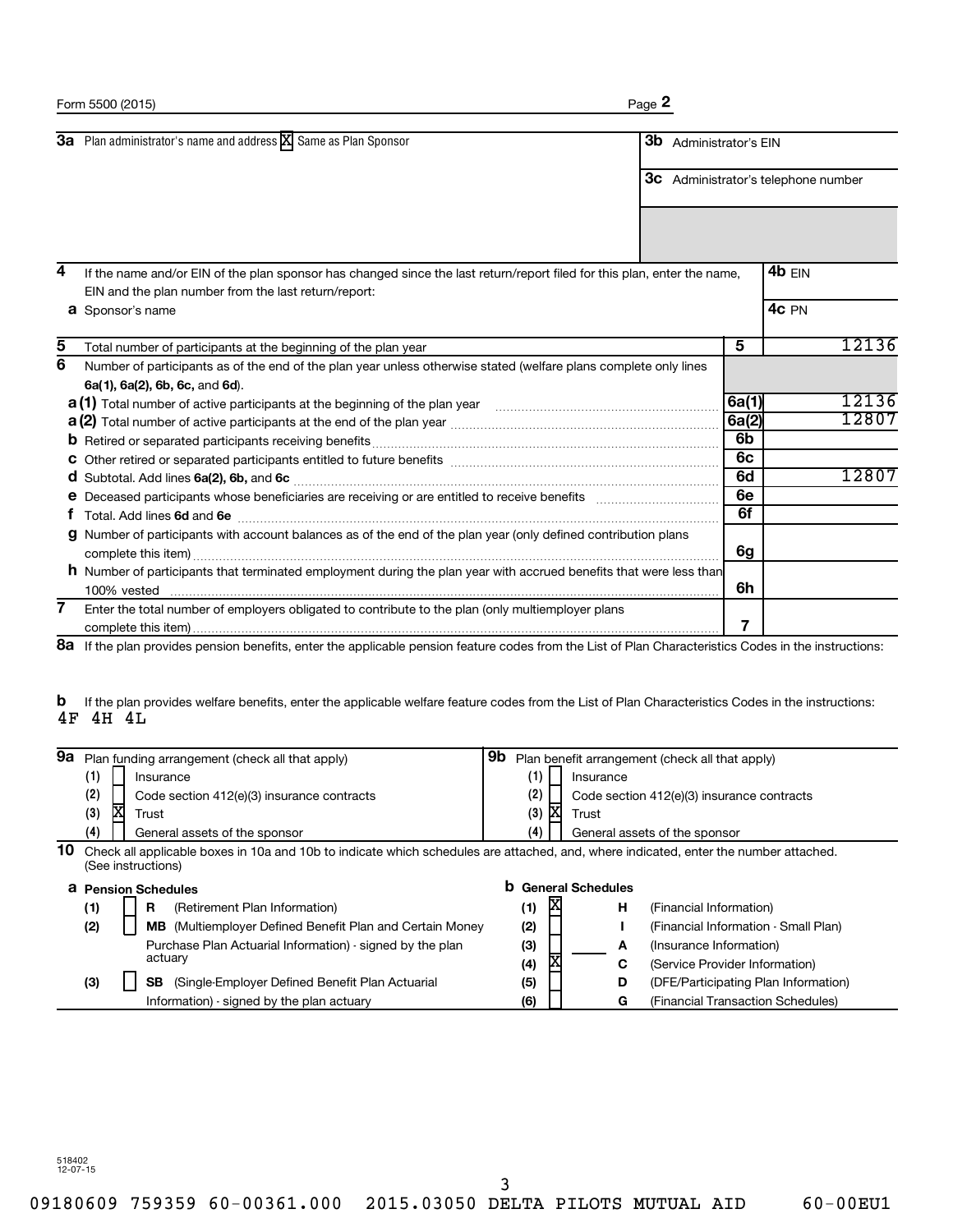| Part III | Form M-1 Compliance Information (to be completed by welfare benefit plans)                                                                         |     |    |
|----------|----------------------------------------------------------------------------------------------------------------------------------------------------|-----|----|
|          | 11a If the plan provides welfare benefits, was the plan subject to the Form M-1 filing requirements during the plan year? (See instructions and 29 |     |    |
|          | $\overline{X}$ No                                                                                                                                  |     |    |
|          | If "Yes" is checked, complete lines 11b and 11c.                                                                                                   |     |    |
|          | 11b Is the plan currently in compliance with the Form M-1 filing requirements? (See instructions and 29 CFR 2520.101-2.)                           | Yes | No |
|          | 11c Enter the Receipt Confirmation Code for the 2015 Form M-1 annual report. If the plan was not required to file the 2015 Form M-1 annual report, |     |    |
|          | enter the Receipt Confirmation Code for the most recent Form M-1 that was required to be filed under the Form M-1 filing requirements. (Failure    |     |    |
|          | to enter a valid Receipt Confirmation Code will subject the Form 5500 filing to rejection as incomplete.)                                          |     |    |

Receipt Confirmation Code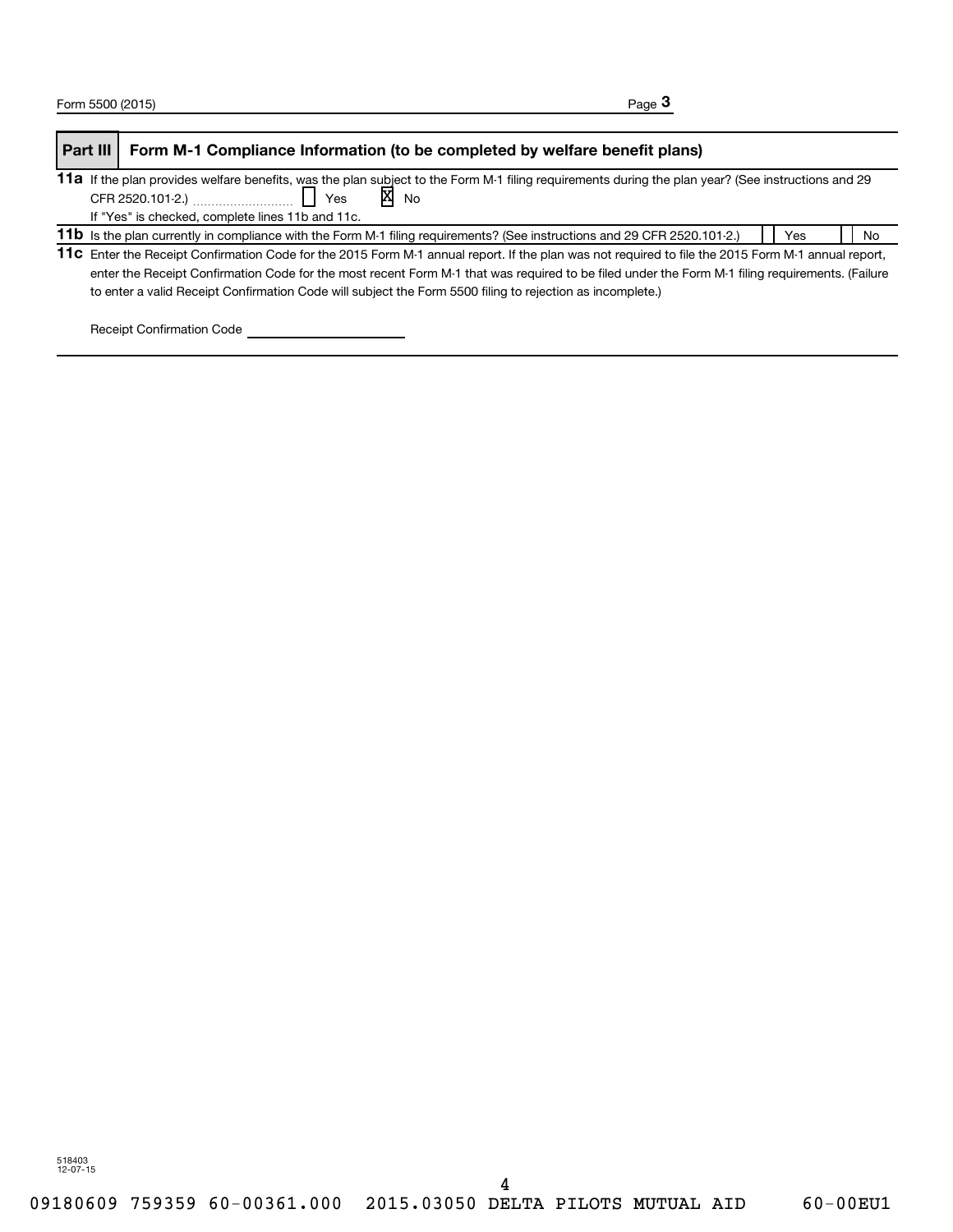|                                                                         |                                                          | OCI TIVU I TUTIMUI IIIIUITIMUUTI                               |            |             |                  |
|-------------------------------------------------------------------------|----------------------------------------------------------|----------------------------------------------------------------|------------|-------------|------------------|
| Department of the Treasury<br>Internal Revenue Service                  |                                                          | This schedule is required to be filed under section 104 of the |            |             |                  |
| Department of Labor<br><b>Employee Benefits Security Administration</b> | Employee Retirement Income Security Act of 1974 (ERISA). |                                                                |            |             |                  |
| Pension Benefit Guaranty Corporation                                    | File as an attachment to Form 5500.                      |                                                                |            |             |                  |
| For calendar plan year 2015 or fiscal plan year beginning               |                                                          | 01/01/2015                                                     | and ending |             | 12/31/201        |
| Name of plan                                                            |                                                          |                                                                | в          | Three-diait |                  |
| DELTA PILOTS MUTUAL AID                                                 |                                                          |                                                                |            |             | plan number (PN) |
|                                                                         |                                                          |                                                                |            |             |                  |

## **C** Plan sponsor's name as shown on line 2a of Form 5500 **Employer Identification Number (EIN)** C **D** Employer Identification Number (EIN) DELTA PILOTS MUTUAL AID 58-2308503

**SCHEDULE C (Form 5500)**

## **Part I Service Provider Information (see instructions)**

You must complete this Part, in accordance with the instructions, to report the information required for **each person** who received, directly or the person's position with the plan during the plan year. If a person received **only** eligible indirect compensation for which the plan received the indirectly, \$5,000 or more in total compensation (i.e., money or anything else of monetary value) in connection with services rendered to the plan or required disclosures, you are required to answer line 1 but are not required to include that person when completing the remainder of this Part.

**Service Provider Information**

## **1 Information on Persons Receiving Only Eligible Indirect Compensation**

- **a** Check "Yes" or "No" to indicate whether you are excluding a person from the remainder of this Part because they received only eligible indirect compensation for which the plan received the required disclosures (see instructions for definitions and conditions) X Yes | No
- **b** If you answered line 1a "Yes," enter the name and EIN or address of each person providing the required disclosures for the service providers who received only eligible indirect compensation. Complete as many entries as needed (see instructions).

**(b)** Enter name and EIN or address of person who provided you disclosures on eligible indirect compensation RUSSELL INVESTMENT MANAGEMENT CO 91-1175092

**(b)** Enter name and EIN or address of person who provided you disclosures on eligible indirect compensation

**(b)** Enter name and EIN or address of person who provided you disclosures on eligible indirect compensation

**(b)** Enter name and EIN or address of person who provided you disclosures on eligible indirect compensation

**For Paperwork Reduction Act Notice and OMB Control Numbers, see the instructions for Form 5500 Schedule C (Form 5500) 2015**

**v. 150123**

**This Form is Open to Public Inspection.** 

501

31/2015

**2015**

OMB No. 1210-0110

518451 12-07-15

09180609 759359 60-00361.000 2015.03050 DELTA PILOTS MUTUAL AID 60-00EU1

5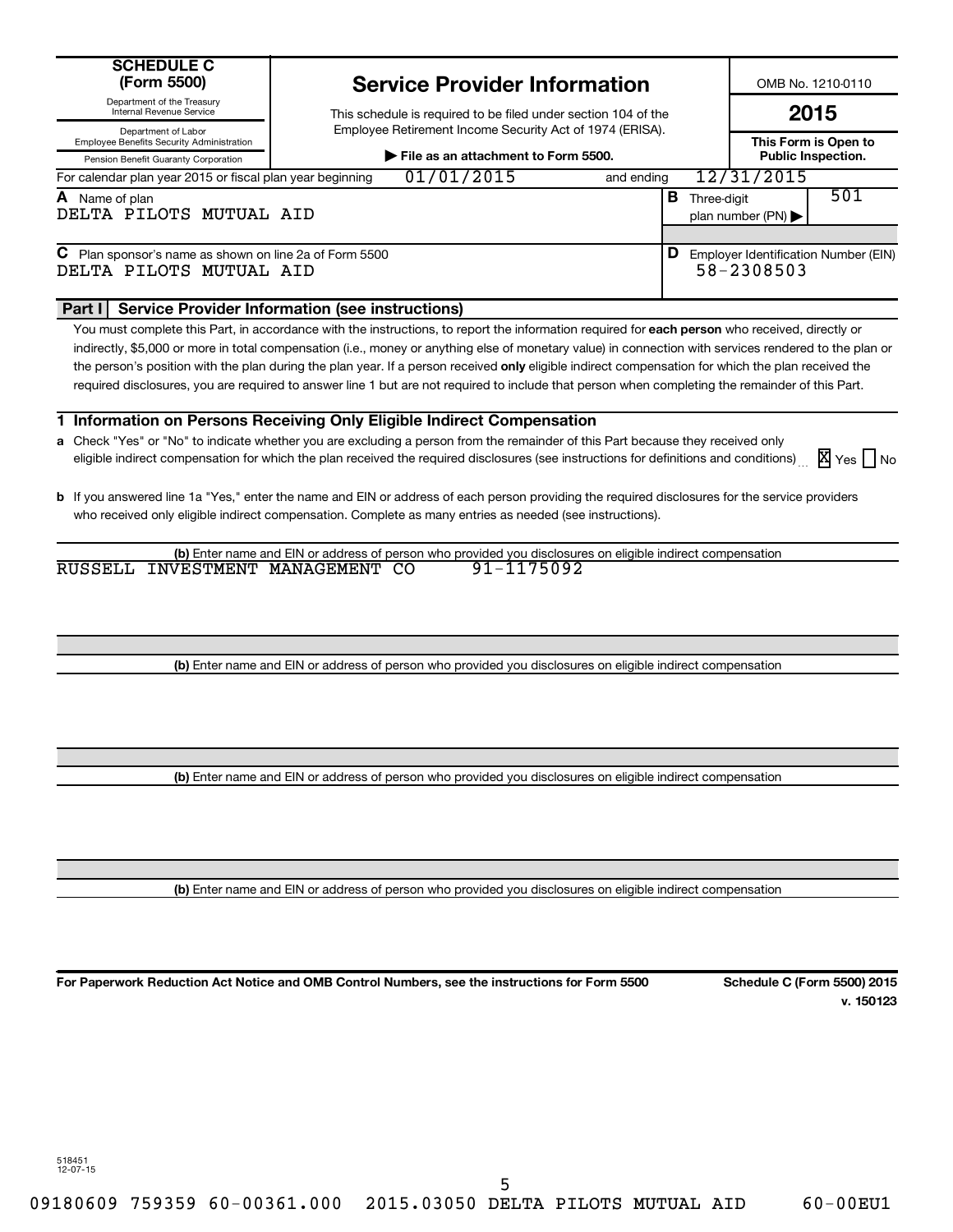**(b)** Enter name and EIN or address of person who provided you disclosures on eligible indirect compensation

**(b)** Enter name and EIN or address of person who provided you disclosures on eligible indirect compensation

**(b** Enter name and EIN or address of person who provided you disclosures on eligible indirect compensation **)**

**(b)** Enter name and EIN or address of person who provided you disclosures on eligible indirect compensation

**(b)** Enter name and EIN or address of person who provided you disclosures on eligible indirect compensation

**(b)** Enter name and EIN or address of person who provided you disclosures on eligible indirect compensation

**(b)** Enter name and EIN or address of person who provided you disclosures on eligible indirect compensation

**(b)** Enter name and EIN or address of person who provided you disclosures on eligible indirect compensation

518452 12-07-15

09180609 759359 60-00361.000 2015.03050 DELTA PILOTS MUTUAL AID 60-00EU1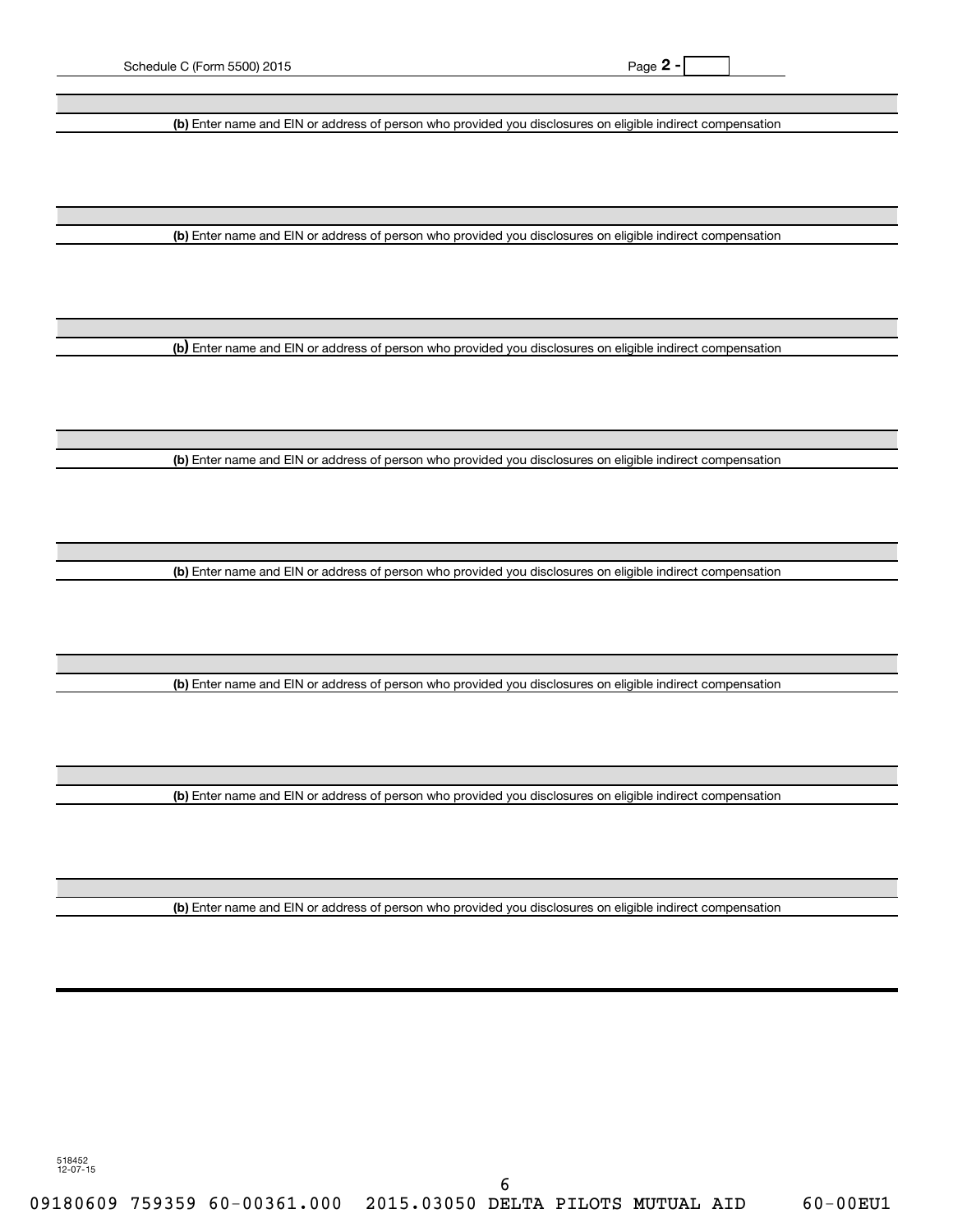| (a) Enter name and EIN or address (see instructions) |                                                                                                                                        |                                                                               |                                                                                                                     |                                                                                                                                                  |                                                                                                                                                                                                     |                                                                                                          |
|------------------------------------------------------|----------------------------------------------------------------------------------------------------------------------------------------|-------------------------------------------------------------------------------|---------------------------------------------------------------------------------------------------------------------|--------------------------------------------------------------------------------------------------------------------------------------------------|-----------------------------------------------------------------------------------------------------------------------------------------------------------------------------------------------------|----------------------------------------------------------------------------------------------------------|
|                                                      | MAGENIC, INC.                                                                                                                          |                                                                               |                                                                                                                     | 41-1813229                                                                                                                                       |                                                                                                                                                                                                     |                                                                                                          |
|                                                      |                                                                                                                                        |                                                                               |                                                                                                                     |                                                                                                                                                  |                                                                                                                                                                                                     |                                                                                                          |
|                                                      |                                                                                                                                        |                                                                               |                                                                                                                     |                                                                                                                                                  |                                                                                                                                                                                                     |                                                                                                          |
| (b)<br>Service                                       | (c)<br>Relationship to                                                                                                                 | (d)<br>Enter direct                                                           | (e)<br>Did service provider                                                                                         | (f)<br>Did indirect                                                                                                                              | (g)<br>Enter total indirect                                                                                                                                                                         | (h)<br>Did the service                                                                                   |
| Code(s)                                              | employer, employee<br>organization, or<br>person known to be<br>a party-in-interest                                                    | compensation<br>paid by the<br>plan. If none,<br>enter $-0$ .                 | receive indirect<br>compensation?<br>(sources other<br>than plan or<br>plan sponsor)                                | compensation include<br>eligible indirect<br>compensation, for<br>which the plan<br>received the<br>required disclosures?                        | compensation received by<br>service provider excluding<br>eligible indirect<br>compensation for which you<br>answered "Yes" to element<br>(f). If none, enter -0-.                                  | provider give you<br>a formula instead<br>of an amount or<br>estimated amount?                           |
| 15<br>50                                             | <b>NONE</b>                                                                                                                            | 113733.                                                                       | Yes $\Box$ No $\overline{X}$                                                                                        | No<br>Yes<br>$\perp$                                                                                                                             |                                                                                                                                                                                                     | $\overline{N}$ o<br>Yes                                                                                  |
|                                                      |                                                                                                                                        |                                                                               |                                                                                                                     |                                                                                                                                                  |                                                                                                                                                                                                     |                                                                                                          |
|                                                      |                                                                                                                                        |                                                                               |                                                                                                                     | (a) Enter name and EIN or address (see instructions)                                                                                             |                                                                                                                                                                                                     |                                                                                                          |
|                                                      | NORTHWESTERN MUTUAL                                                                                                                    |                                                                               | WEALTH MGMT                                                                                                         | 39-2018056                                                                                                                                       |                                                                                                                                                                                                     |                                                                                                          |
|                                                      |                                                                                                                                        |                                                                               |                                                                                                                     |                                                                                                                                                  |                                                                                                                                                                                                     |                                                                                                          |
| (b)                                                  | (c)                                                                                                                                    | (d)                                                                           | (e)                                                                                                                 | (f)                                                                                                                                              | (g)                                                                                                                                                                                                 | (h)                                                                                                      |
| Service<br>Code(s)                                   | Relationship to<br>employer, employee<br>organization, or<br>person known to be<br>a party-in-interest                                 | Enter direct<br>compensation<br>paid by the<br>plan. If none,<br>enter $-0$ . | Did service provider<br>receive indirect<br>compensation?<br>(sources other<br>than plan or<br>plan sponsor)        | Did indirect<br>compensation include<br>eligible indirect<br>compensation, for<br>which the plan<br>received the                                 | Enter total indirect<br>compensation received by<br>service provider excluding<br>eligible indirect<br>compensation for which you<br>answered "Yes" to element                                      | Did the service<br>provider give you<br>a formula instead<br>of an amount or<br>estimated amount?        |
| $\overline{27}$                                      | <b>NONE</b>                                                                                                                            |                                                                               |                                                                                                                     | required disclosures?                                                                                                                            | (f). If none, enter -0-.                                                                                                                                                                            |                                                                                                          |
| 52                                                   |                                                                                                                                        | 111830.                                                                       | Yes $\overline{X}$ No $\Box$                                                                                        | Yes $X \nightharpoonup N_0$                                                                                                                      | 0.                                                                                                                                                                                                  | Yes $X \sim N$                                                                                           |
|                                                      |                                                                                                                                        |                                                                               |                                                                                                                     |                                                                                                                                                  |                                                                                                                                                                                                     |                                                                                                          |
|                                                      |                                                                                                                                        |                                                                               |                                                                                                                     | (a) Enter name and EIN or address (see instructions)                                                                                             |                                                                                                                                                                                                     |                                                                                                          |
|                                                      | EMPLOYEE A                                                                                                                             |                                                                               |                                                                                                                     | 58-2308503                                                                                                                                       |                                                                                                                                                                                                     |                                                                                                          |
|                                                      |                                                                                                                                        |                                                                               |                                                                                                                     |                                                                                                                                                  |                                                                                                                                                                                                     |                                                                                                          |
| (b)<br>Service                                       | (c)<br>Relationship to<br>Code(s) employer, employee   compensation  <br>organization, or<br>person known to be<br>a party-in-interest | (d)<br>Enter direct<br>paid by the<br>plan. If none,<br>enter $-0$ .          | (e)<br>Did service provider<br>receive indirect<br>compensation?<br>(sources other<br>than plan or<br>plan sponsor) | (f)<br>Did indirect<br>compensation include<br>eligible indirect<br>compensation, for<br>which the plan<br>received the<br>required disclosures? | (g)<br>Enter total indirect<br>compensation received by<br>service provider excluding<br>eligible indirect<br>compensation for which you<br>answered "Yes" to element<br>(f). If none, enter $-0$ . | (h)<br>Did the service<br>provider give you<br>a formula instead<br>of an amount or<br>estimated amount? |
| 30<br>50                                             | <b>EMPLOYEE</b>                                                                                                                        | 100034.                                                                       | $NO$ $\times$<br>$\perp$<br>Yes                                                                                     | No<br>Yes                                                                                                                                        |                                                                                                                                                                                                     | No<br>Yes<br>$\perp$                                                                                     |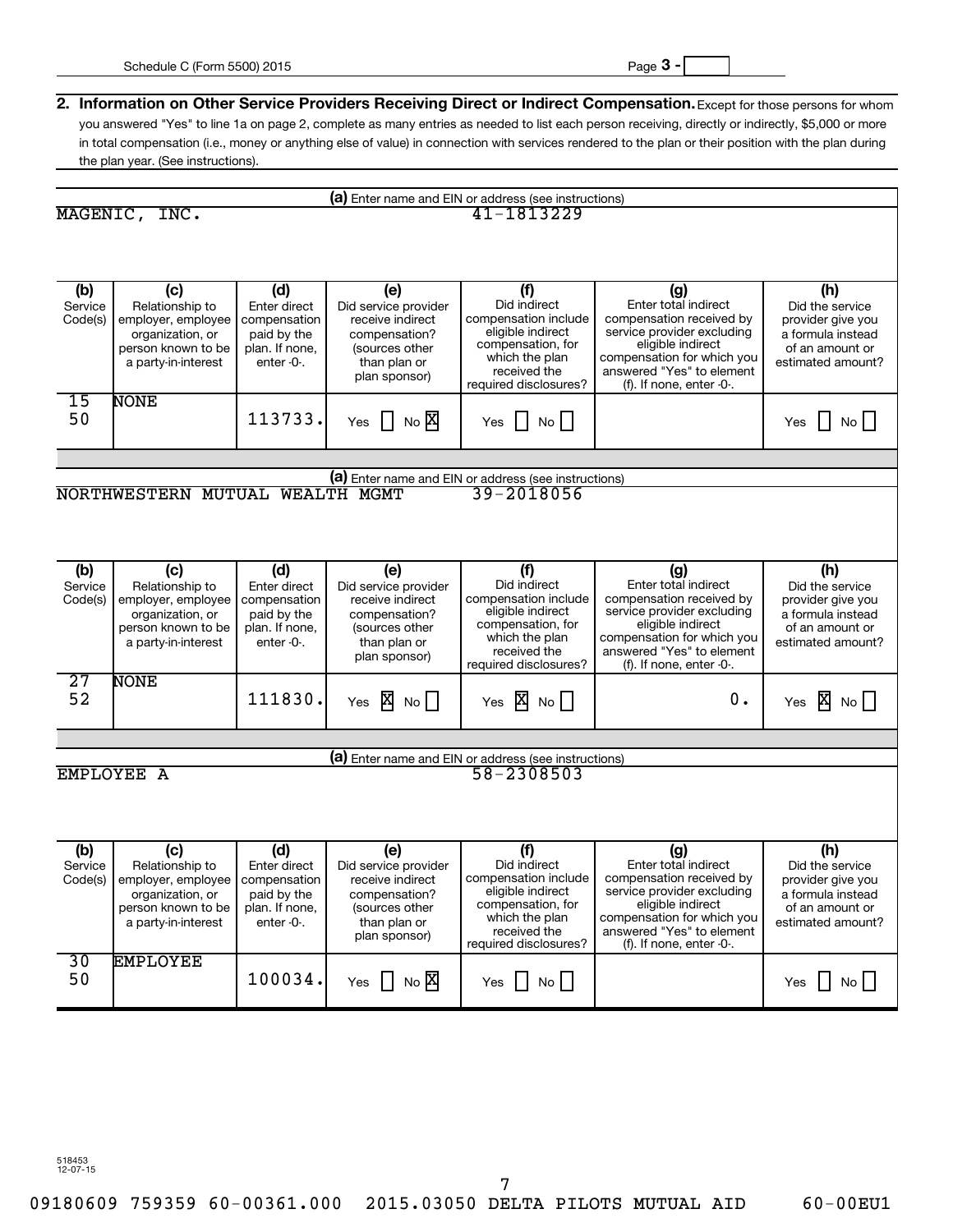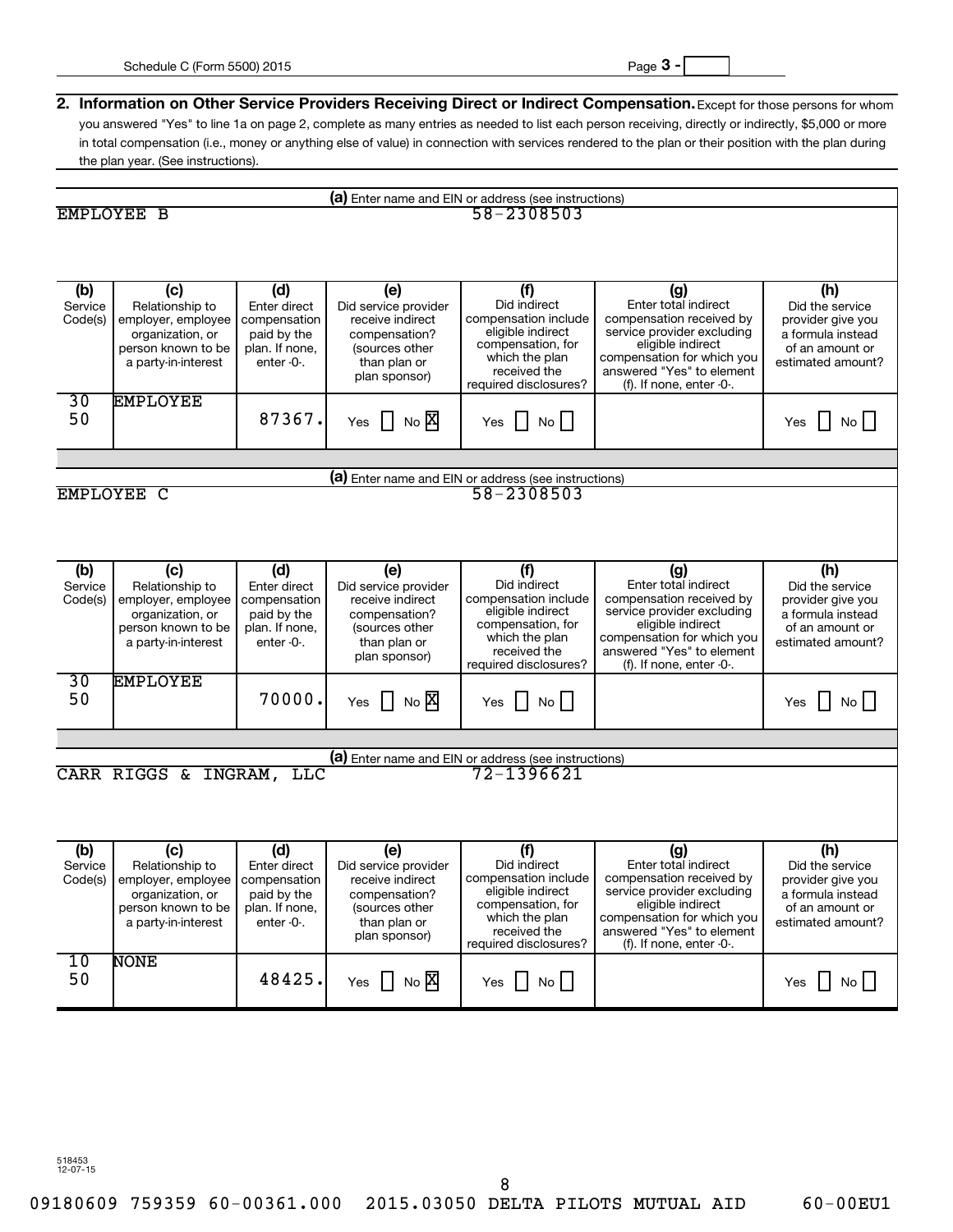| (a) Enter name and EIN or address (see instructions) |                                               |                              |                                          |                                                      |                                                  |                                      |
|------------------------------------------------------|-----------------------------------------------|------------------------------|------------------------------------------|------------------------------------------------------|--------------------------------------------------|--------------------------------------|
|                                                      | EMPLOYEE D                                    |                              |                                          | 58-2308503                                           |                                                  |                                      |
|                                                      |                                               |                              |                                          |                                                      |                                                  |                                      |
|                                                      |                                               |                              |                                          |                                                      |                                                  |                                      |
|                                                      |                                               |                              |                                          |                                                      |                                                  |                                      |
| (b)                                                  | (c)                                           | (d)                          | (e)                                      | (f)                                                  | (g)                                              | (h)                                  |
| Service<br>Code(s)                                   | Relationship to<br>employer, employee         | Enter direct<br>compensation | Did service provider<br>receive indirect | Did indirect<br>compensation include                 | Enter total indirect<br>compensation received by | Did the service<br>provider give you |
|                                                      | organization, or                              | paid by the                  | compensation?                            | eligible indirect                                    | service provider excluding                       | a formula instead                    |
|                                                      | person known to be                            | plan. If none,               | (sources other                           | compensation, for<br>which the plan                  | eligible indirect<br>compensation for which you  | of an amount or                      |
|                                                      | a party-in-interest                           | enter -0-.                   | than plan or<br>plan sponsor)            | received the                                         | answered "Yes" to element                        | estimated amount?                    |
|                                                      |                                               |                              |                                          | required disclosures?                                | (f). If none, enter -0-.                         |                                      |
| 30                                                   | <b>EMPLOYEE</b>                               |                              |                                          |                                                      |                                                  |                                      |
| 50                                                   |                                               | 25875.                       | Yes $\Box$ No $\overline{X}$             | No<br>Yes                                            |                                                  | No<br>Yes                            |
|                                                      |                                               |                              |                                          |                                                      |                                                  |                                      |
|                                                      |                                               |                              |                                          |                                                      |                                                  |                                      |
|                                                      |                                               |                              |                                          | (a) Enter name and EIN or address (see instructions) |                                                  |                                      |
|                                                      | <b>INDEPENDENT CONTRACTOR</b>                 |                              |                                          | 58-2308503                                           |                                                  |                                      |
|                                                      |                                               |                              |                                          |                                                      |                                                  |                                      |
|                                                      |                                               |                              |                                          |                                                      |                                                  |                                      |
|                                                      |                                               |                              |                                          |                                                      |                                                  |                                      |
| (b)                                                  | (c)                                           | (d)                          | (e)                                      | (f)<br>Did indirect                                  | (g)<br>Enter total indirect                      | (h)                                  |
| Service<br>Code(s)                                   | Relationship to<br>employer, employee         | Enter direct<br>compensation | Did service provider<br>receive indirect | compensation include                                 | compensation received by                         | Did the service<br>provider give you |
|                                                      | organization, or                              | paid by the                  | compensation?                            | eligible indirect                                    | service provider excluding                       | a formula instead                    |
|                                                      | person known to be                            | plan. If none,               | (sources other                           | compensation, for<br>which the plan                  | eligible indirect<br>compensation for which you  | of an amount or                      |
|                                                      | a party-in-interest                           | enter $-0$ .                 | than plan or<br>plan sponsor)            | received the                                         | answered "Yes" to element                        | estimated amount?                    |
|                                                      |                                               |                              |                                          | required disclosures?                                | (f). If none, enter -0-.                         |                                      |
| $\overline{15}$                                      | <b>NONE</b>                                   |                              |                                          |                                                      |                                                  |                                      |
| 50                                                   |                                               | 21317.                       | Yes $\Box$ No $X$                        | No<br>Yes                                            |                                                  | No<br>Yes                            |
|                                                      |                                               |                              |                                          |                                                      |                                                  |                                      |
|                                                      |                                               |                              |                                          |                                                      |                                                  |                                      |
|                                                      |                                               |                              |                                          | (a) Enter name and EIN or address (see instructions) |                                                  |                                      |
|                                                      | MERLINOS & ASSOCIATES,                        |                              | INC.                                     | 58-2512336                                           |                                                  |                                      |
|                                                      |                                               |                              |                                          |                                                      |                                                  |                                      |
|                                                      |                                               |                              |                                          |                                                      |                                                  |                                      |
|                                                      |                                               |                              |                                          |                                                      |                                                  |                                      |
| (b)<br>Service                                       | (c)                                           | (d)                          | (e)                                      | (f)<br>Did indirect                                  | (g)<br>Enter total indirect                      | (h)                                  |
|                                                      | Relationship to<br>Code(s) employer, employee | Enter direct<br>compensation | Did service provider<br>receive indirect | compensation include                                 | compensation received by                         | Did the service<br>provider give you |
|                                                      | organization, or                              | paid by the                  | compensation?                            | eligible indirect                                    | service provider excluding                       | a formula instead                    |
|                                                      | person known to be                            | plan. If none,<br>enter -0-. | (sources other                           | compensation, for<br>which the plan                  | eligible indirect<br>compensation for which you  | of an amount or<br>estimated amount? |
|                                                      | a party-in-interest                           |                              | than plan or<br>plan sponsor)            | received the                                         | answered "Yes" to element                        |                                      |
|                                                      |                                               |                              |                                          | required disclosures?                                | (f). If none, enter $-0$ .                       |                                      |
| 11                                                   | <b>NONE</b>                                   |                              |                                          |                                                      |                                                  |                                      |
| 50                                                   |                                               | 19975.                       | $NO$ $\times$<br>Yes                     | No<br>Yes                                            |                                                  | No<br>Yes                            |
|                                                      |                                               |                              |                                          |                                                      |                                                  |                                      |

9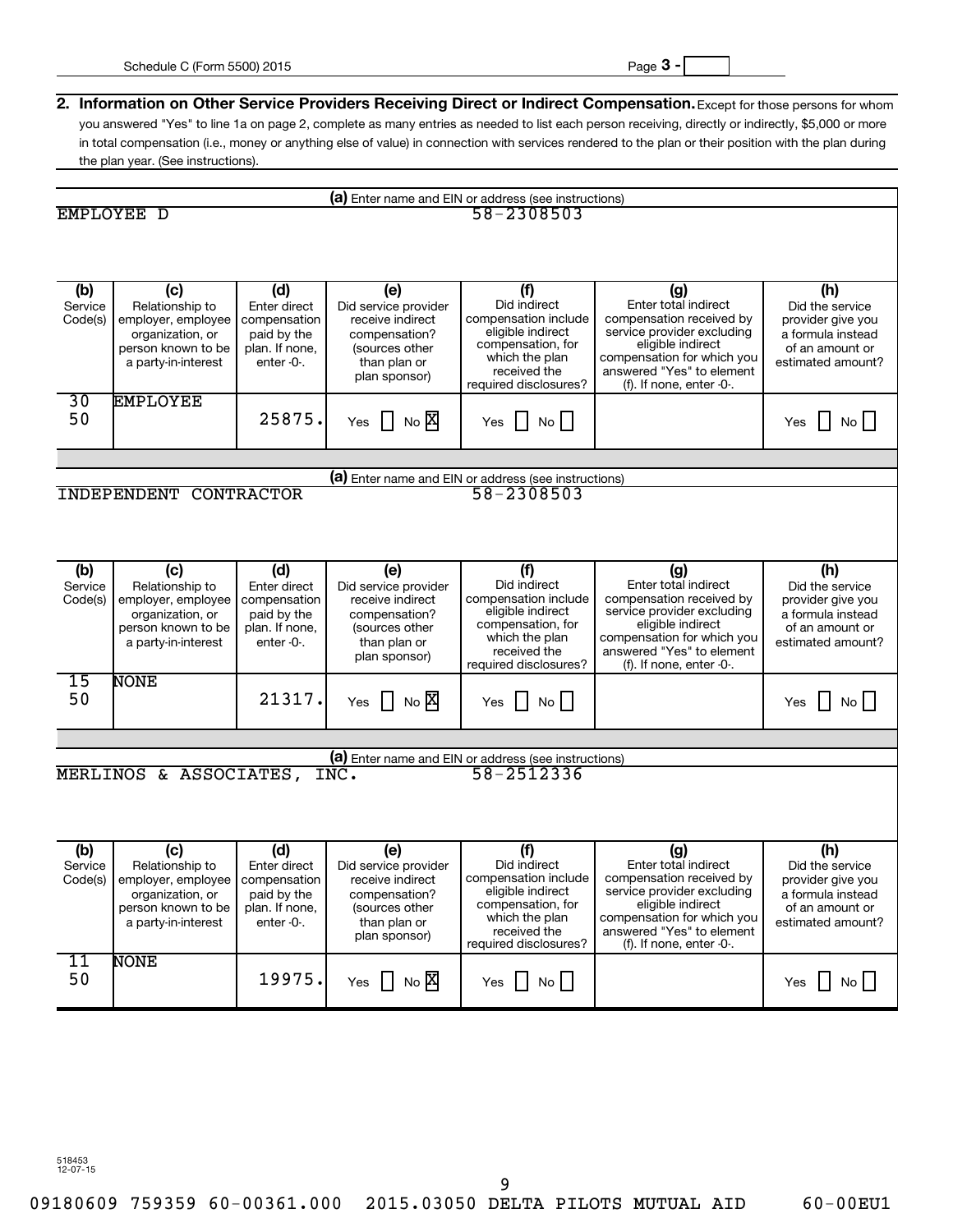| (a) Enter name and EIN or address (see instructions) |                                        |                               |                                          |                                                      |                                                         |                                        |
|------------------------------------------------------|----------------------------------------|-------------------------------|------------------------------------------|------------------------------------------------------|---------------------------------------------------------|----------------------------------------|
| TRUSTEE A                                            |                                        |                               |                                          | 58-2308503                                           |                                                         |                                        |
|                                                      |                                        |                               |                                          |                                                      |                                                         |                                        |
|                                                      |                                        |                               |                                          |                                                      |                                                         |                                        |
|                                                      |                                        |                               |                                          |                                                      |                                                         |                                        |
| (b)                                                  | (c)                                    | (d)                           | (e)                                      | (f)                                                  | (g)                                                     | (h)                                    |
| Service<br>Code(s)                                   | Relationship to<br>employer, employee  | Enter direct<br>compensation  | Did service provider<br>receive indirect | Did indirect<br>compensation include                 | Enter total indirect<br>compensation received by        | Did the service<br>provider give you   |
|                                                      | organization, or                       | paid by the                   | compensation?                            | eligible indirect                                    | service provider excluding                              | a formula instead                      |
|                                                      | person known to be                     | plan. If none.                | (sources other                           | compensation, for<br>which the plan                  | eligible indirect<br>compensation for which you         | of an amount or                        |
|                                                      | a party-in-interest                    | enter -0-.                    | than plan or<br>plan sponsor)            | received the                                         | answered "Yes" to element                               | estimated amount?                      |
|                                                      |                                        |                               |                                          | required disclosures?                                | (f). If none, enter $-0$ .                              |                                        |
| $\overline{20}$                                      | <b>MEMBER OF</b>                       | <b>BOARD TRUSTEES</b>         |                                          |                                                      |                                                         |                                        |
| 50                                                   |                                        | 16669.                        | $\prod$ No $X$<br>Yes                    | No<br>Yes                                            |                                                         | No<br>Yes                              |
|                                                      |                                        |                               |                                          |                                                      |                                                         |                                        |
|                                                      |                                        |                               |                                          |                                                      |                                                         |                                        |
|                                                      |                                        |                               |                                          | (a) Enter name and EIN or address (see instructions) |                                                         |                                        |
|                                                      | FERENCZY BENEFITS LAW                  |                               | <b>GROUP</b>                             | 58-2308503                                           |                                                         |                                        |
|                                                      |                                        |                               |                                          |                                                      |                                                         |                                        |
|                                                      |                                        |                               |                                          |                                                      |                                                         |                                        |
|                                                      |                                        |                               |                                          |                                                      |                                                         |                                        |
| (b)                                                  | (c)                                    | (d)                           | (e)                                      | (f)                                                  | (g)                                                     | (h)                                    |
| Service                                              | Relationship to                        | Enter direct                  | Did service provider                     | Did indirect                                         | Enter total indirect                                    | Did the service                        |
| Code(s)                                              | employer, employee<br>organization, or | compensation<br>paid by the   | receive indirect<br>compensation?        | compensation include<br>eligible indirect            | compensation received by<br>service provider excluding  | provider give you<br>a formula instead |
|                                                      | person known to be                     | plan. If none.                | (sources other                           | compensation, for                                    | eligible indirect                                       | of an amount or                        |
|                                                      | a party-in-interest                    | enter -0-.                    | than plan or                             | which the plan<br>received the                       | compensation for which you<br>answered "Yes" to element | estimated amount?                      |
|                                                      |                                        |                               | plan sponsor)                            | required disclosures?                                | (f). If none, enter $-0$ .                              |                                        |
| $\overline{29}$                                      | <b>NONE</b>                            |                               |                                          |                                                      |                                                         |                                        |
| 50                                                   |                                        | 7699.                         | $\prod$ No $\overline{X}$<br>Yes         | $\overline{N_{\circ}}$<br>Yes                        |                                                         | No<br>Yes                              |
|                                                      |                                        |                               |                                          |                                                      |                                                         |                                        |
|                                                      |                                        |                               |                                          |                                                      |                                                         |                                        |
|                                                      |                                        |                               |                                          | (a) Enter name and EIN or address (see instructions) |                                                         |                                        |
| TRUSTEE B                                            |                                        |                               |                                          | 58-2308503                                           |                                                         |                                        |
|                                                      |                                        |                               |                                          |                                                      |                                                         |                                        |
|                                                      |                                        |                               |                                          |                                                      |                                                         |                                        |
|                                                      |                                        |                               |                                          |                                                      |                                                         |                                        |
| (b)                                                  | (c)                                    | (d)                           | (e)                                      | (f)                                                  | (g)                                                     | (h)                                    |
| Service                                              | Relationship to                        | Enter direct                  | Did service provider                     | Did indirect                                         | Enter total indirect                                    | Did the service                        |
|                                                      | Code(s) employer, employee             | compensation                  | receive indirect                         | compensation include<br>eligible indirect            | compensation received by<br>service provider excluding  | provider give you                      |
|                                                      | organization, or<br>person known to be | paid by the<br>plan. If none, | compensation?<br>(sources other          | compensation, for                                    | eligible indirect                                       | a formula instead<br>of an amount or   |
|                                                      | a party-in-interest                    | enter $-0$ .                  | than plan or                             | which the plan                                       | compensation for which you                              | estimated amount?                      |
|                                                      |                                        |                               | plan sponsor)                            | received the<br>required disclosures?                | answered "Yes" to element<br>(f). If none, enter $-0$ . |                                        |
| $\overline{20}$                                      | MEMBER OF BOARD                        |                               | <b>TRUSTEES</b>                          |                                                      |                                                         |                                        |
| 50                                                   |                                        | 5181.                         | $\Box$ No $\boxtimes$<br>Yes             | No<br>Yes                                            |                                                         | No<br>Yes                              |
|                                                      |                                        |                               |                                          |                                                      |                                                         |                                        |

518453 12-07-15

09180609 759359 60-00361.000 2015.03050 DELTA PILOTS MUTUAL AID 60-00EU1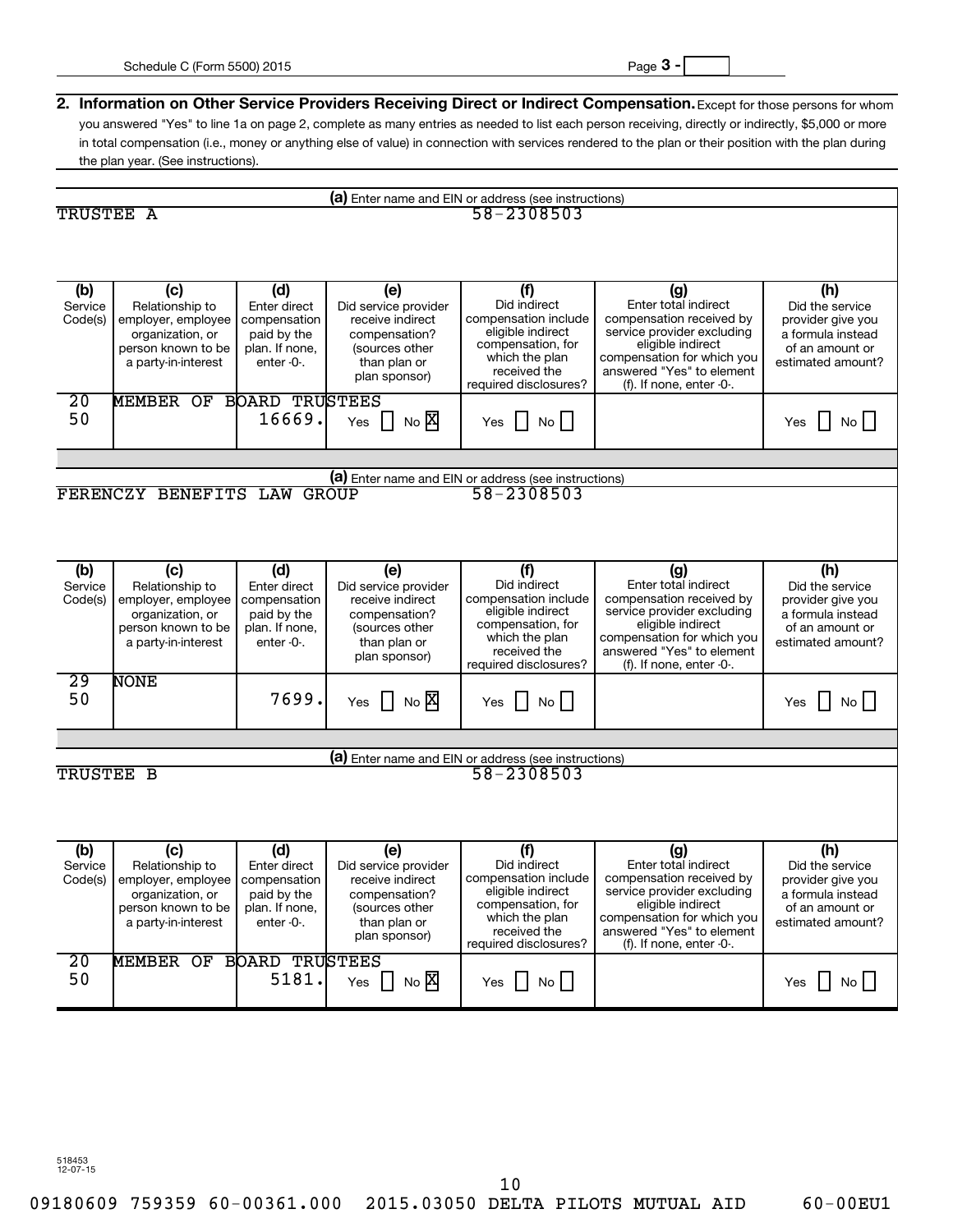|                           | (a) Enter name and EIN or address (see instructions)                                                          |                                                                                    |                                                                                                                     |                                                                                                                                                  |                                                                                                                                                                                                   |                                                                                                          |
|---------------------------|---------------------------------------------------------------------------------------------------------------|------------------------------------------------------------------------------------|---------------------------------------------------------------------------------------------------------------------|--------------------------------------------------------------------------------------------------------------------------------------------------|---------------------------------------------------------------------------------------------------------------------------------------------------------------------------------------------------|----------------------------------------------------------------------------------------------------------|
|                           | NORTHWESTERN MUTUAL                                                                                           |                                                                                    | <b>INVESTMENT SERV</b>                                                                                              | 52-2114207                                                                                                                                       |                                                                                                                                                                                                   |                                                                                                          |
|                           |                                                                                                               |                                                                                    |                                                                                                                     |                                                                                                                                                  |                                                                                                                                                                                                   |                                                                                                          |
|                           |                                                                                                               |                                                                                    |                                                                                                                     |                                                                                                                                                  |                                                                                                                                                                                                   |                                                                                                          |
| (b)<br>Service<br>Code(s) | (c)<br>Relationship to<br>employer, employee<br>organization, or<br>person known to be<br>a party-in-interest | (d)<br>Enter direct<br>compensation<br>paid by the<br>plan. If none,<br>enter -0-. | (e)<br>Did service provider<br>receive indirect<br>compensation?<br>(sources other<br>than plan or<br>plan sponsor) | (f)<br>Did indirect<br>compensation include<br>eligible indirect<br>compensation, for<br>which the plan<br>received the<br>required disclosures? | (g)<br>Enter total indirect<br>compensation received by<br>service provider excluding<br>eligible indirect<br>compensation for which you<br>answered "Yes" to element<br>(f). If none, enter -0-. | (h)<br>Did the service<br>provider give you<br>a formula instead<br>of an amount or<br>estimated amount? |
| 72<br>19                  | <b>NONE</b>                                                                                                   | $\mathbf 0$ .                                                                      | Yes $\overline{\mathbf{X}}$ No $\Box$                                                                               | $No$ $\overline{X}$<br>Yes                                                                                                                       | 0.                                                                                                                                                                                                | Yes $\overline{\mathbf{X}}$ No $\Box$                                                                    |
|                           |                                                                                                               |                                                                                    |                                                                                                                     |                                                                                                                                                  |                                                                                                                                                                                                   |                                                                                                          |
|                           |                                                                                                               |                                                                                    |                                                                                                                     | (a) Enter name and EIN or address (see instructions)                                                                                             |                                                                                                                                                                                                   |                                                                                                          |
|                           |                                                                                                               |                                                                                    |                                                                                                                     |                                                                                                                                                  |                                                                                                                                                                                                   |                                                                                                          |
|                           |                                                                                                               |                                                                                    |                                                                                                                     |                                                                                                                                                  |                                                                                                                                                                                                   |                                                                                                          |
|                           |                                                                                                               |                                                                                    |                                                                                                                     |                                                                                                                                                  |                                                                                                                                                                                                   |                                                                                                          |
| (b)<br>Service<br>Code(s) | (c)<br>Relationship to<br>employer, employee                                                                  | (d)<br>Enter direct<br>compensation                                                | (e)<br>Did service provider<br>receive indirect                                                                     | (f)<br>Did indirect<br>compensation include<br>eligible indirect                                                                                 | (g)<br>Enter total indirect<br>compensation received by<br>service provider excluding                                                                                                             | (h)<br>Did the service<br>provider give you                                                              |
|                           | organization, or<br>person known to be<br>a party-in-interest                                                 | paid by the<br>plan. If none,<br>enter -0-.                                        | compensation?<br>(sources other<br>than plan or<br>plan sponsor)                                                    | compensation, for<br>which the plan<br>received the<br>required disclosures?                                                                     | eligible indirect<br>compensation for which you<br>answered "Yes" to element<br>(f). If none, enter $-0$ .                                                                                        | a formula instead<br>of an amount or<br>estimated amount?                                                |
|                           |                                                                                                               |                                                                                    | Yes $\Box$ No $\Box$                                                                                                | No<br>Yes                                                                                                                                        |                                                                                                                                                                                                   | No<br>Yes                                                                                                |
|                           |                                                                                                               |                                                                                    |                                                                                                                     |                                                                                                                                                  |                                                                                                                                                                                                   |                                                                                                          |
|                           |                                                                                                               |                                                                                    |                                                                                                                     | (a) Enter name and EIN or address (see instructions)                                                                                             |                                                                                                                                                                                                   |                                                                                                          |
|                           |                                                                                                               |                                                                                    |                                                                                                                     |                                                                                                                                                  |                                                                                                                                                                                                   |                                                                                                          |
| (b)                       | (c)                                                                                                           | (d)                                                                                | (e)                                                                                                                 | (f)                                                                                                                                              | (g)                                                                                                                                                                                               | (h)                                                                                                      |
| Service<br>Code(s)        | Relationship to<br>employer, employee   compensation                                                          | Enter direct                                                                       | Did service provider<br>receive indirect                                                                            | Did indirect<br>compensation include                                                                                                             | Enter total indirect<br>compensation received by                                                                                                                                                  | Did the service<br>provider give you                                                                     |
|                           | organization, or                                                                                              | paid by the                                                                        | compensation?                                                                                                       | eligible indirect                                                                                                                                | service provider excluding                                                                                                                                                                        | a formula instead                                                                                        |
|                           | person known to be<br>a party-in-interest                                                                     | plan. If none,<br>enter $-0$ .                                                     | (sources other<br>than plan or                                                                                      | compensation, for<br>which the plan                                                                                                              | eligible indirect<br>compensation for which you                                                                                                                                                   | of an amount or<br>estimated amount?                                                                     |
|                           |                                                                                                               |                                                                                    | plan sponsor)                                                                                                       | received the<br>required disclosures?                                                                                                            | answered "Yes" to element<br>(f). If none, enter $-0$ .                                                                                                                                           |                                                                                                          |
|                           |                                                                                                               |                                                                                    |                                                                                                                     |                                                                                                                                                  |                                                                                                                                                                                                   |                                                                                                          |
|                           |                                                                                                               |                                                                                    | Yes $\Box$ No $\Box$                                                                                                | No<br>Yes                                                                                                                                        |                                                                                                                                                                                                   | No<br>Yes                                                                                                |
|                           |                                                                                                               |                                                                                    |                                                                                                                     |                                                                                                                                                  |                                                                                                                                                                                                   |                                                                                                          |

11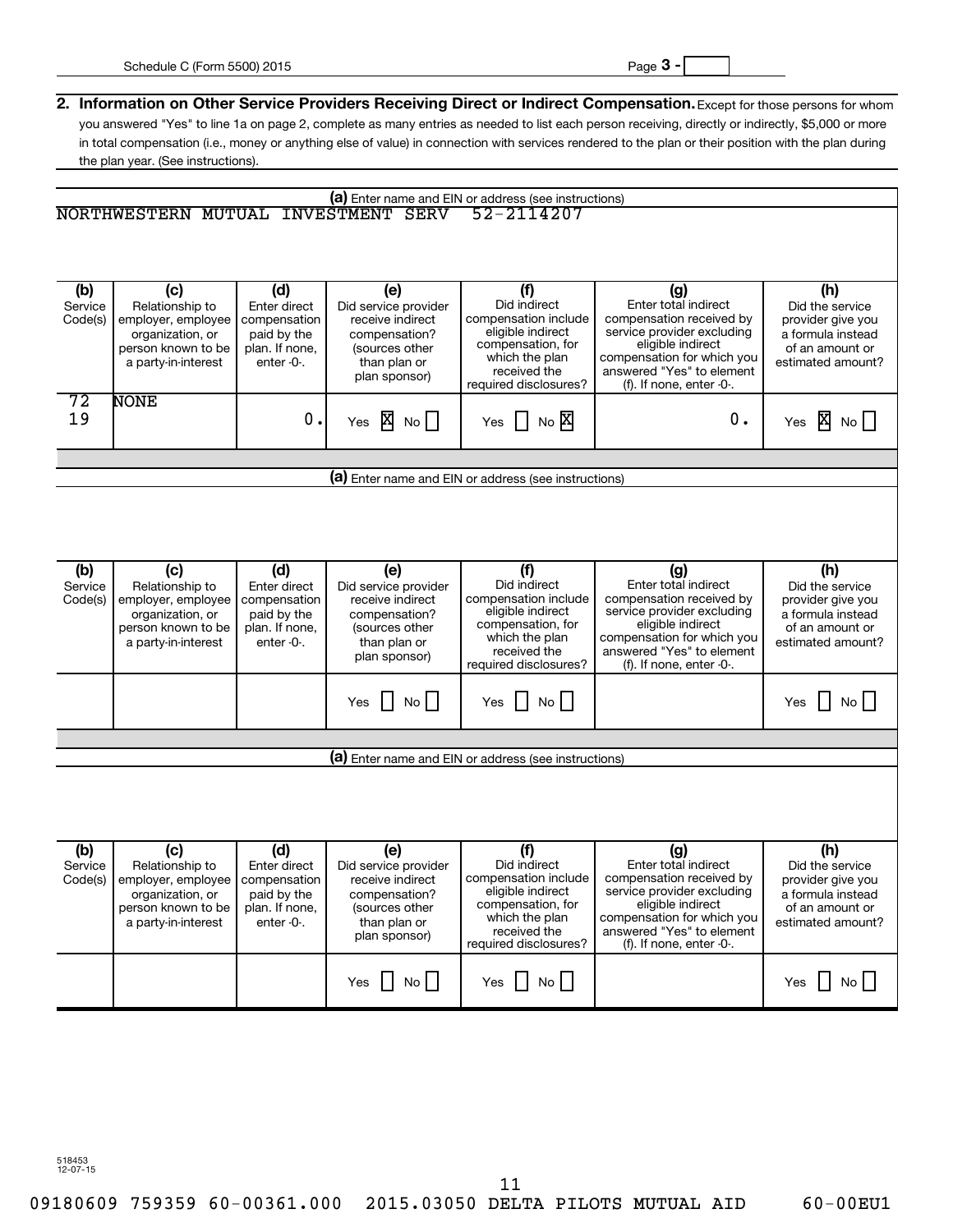| Part I<br><b>Service Provider Information (continued)</b>                                                                                                                                                                                                                                                                                                                                                                                                                                                                                                                                                                                                                                                                                           |                                                         |                                                                                                                                                                             |
|-----------------------------------------------------------------------------------------------------------------------------------------------------------------------------------------------------------------------------------------------------------------------------------------------------------------------------------------------------------------------------------------------------------------------------------------------------------------------------------------------------------------------------------------------------------------------------------------------------------------------------------------------------------------------------------------------------------------------------------------------------|---------------------------------------------------------|-----------------------------------------------------------------------------------------------------------------------------------------------------------------------------|
| 3<br>If you reported on line 2 receipt of indirect compensation, other than eligible indirect compensation, by a service provider, and the service provider<br>is a fiduciary or provides contract administrator, consulting, custodial, investment advisory, investment management, broker, or recordkeeping<br>services, answer the following questions for (a) each source from whom the service provider received \$1,000 or more in indirect compensation and<br>(b) each source for whom the service provider gave you a formula used to determine the indirect compensation instead of an amount or estimated<br>amount of the indirect compensation. Complete as many entries as needed to report the required information for each source. |                                                         |                                                                                                                                                                             |
| (a) Enter service provider name as it appears on line 2                                                                                                                                                                                                                                                                                                                                                                                                                                                                                                                                                                                                                                                                                             | (b) Service Codes<br>(see instructions)                 | (c) Enter amount of<br>indirect compensation                                                                                                                                |
| NORTHWESTERN MUTUAL INVESTMENT SERV                                                                                                                                                                                                                                                                                                                                                                                                                                                                                                                                                                                                                                                                                                                 | 72                                                      | 0.                                                                                                                                                                          |
| (d) Enter name and EIN (address) of source of indirect compensation                                                                                                                                                                                                                                                                                                                                                                                                                                                                                                                                                                                                                                                                                 |                                                         | (e) Describe the indirect compensation, including<br>any formula used to determine the service provider's<br>eligibility for or the amount of the<br>indirect compensation. |
| 13-2741729<br>PERSHING                                                                                                                                                                                                                                                                                                                                                                                                                                                                                                                                                                                                                                                                                                                              | BASIS POINTS TIMES AVERAGE<br>MONEY MARKET FUND BALANCE |                                                                                                                                                                             |
| (a) Enter service provider name as it appears on line 2                                                                                                                                                                                                                                                                                                                                                                                                                                                                                                                                                                                                                                                                                             | (b) Service Codes<br>(see instructions)                 | (C) Enter amount of<br>indirect compensation                                                                                                                                |
|                                                                                                                                                                                                                                                                                                                                                                                                                                                                                                                                                                                                                                                                                                                                                     |                                                         |                                                                                                                                                                             |
| (d) Enter name and EIN (address) of source of indirect compensation                                                                                                                                                                                                                                                                                                                                                                                                                                                                                                                                                                                                                                                                                 |                                                         | (e) Describe the indirect compensation, including<br>any formula used to determine the service provider's<br>eligibility for or the amount of the<br>indirect compensation. |
|                                                                                                                                                                                                                                                                                                                                                                                                                                                                                                                                                                                                                                                                                                                                                     |                                                         |                                                                                                                                                                             |
| (a) Enter service provider name as it appears on line 2                                                                                                                                                                                                                                                                                                                                                                                                                                                                                                                                                                                                                                                                                             | (b) Service Codes<br>(see instructions)                 | (c) Enter amount of<br>indirect compensation                                                                                                                                |
|                                                                                                                                                                                                                                                                                                                                                                                                                                                                                                                                                                                                                                                                                                                                                     |                                                         |                                                                                                                                                                             |
| (d) Enter name and EIN (address) of source of indirect compensation                                                                                                                                                                                                                                                                                                                                                                                                                                                                                                                                                                                                                                                                                 |                                                         | (e) Describe the indirect compensation, including<br>any formula used to determine the service provider's<br>eligibility for or the amount of the<br>indirect compensation. |
|                                                                                                                                                                                                                                                                                                                                                                                                                                                                                                                                                                                                                                                                                                                                                     |                                                         |                                                                                                                                                                             |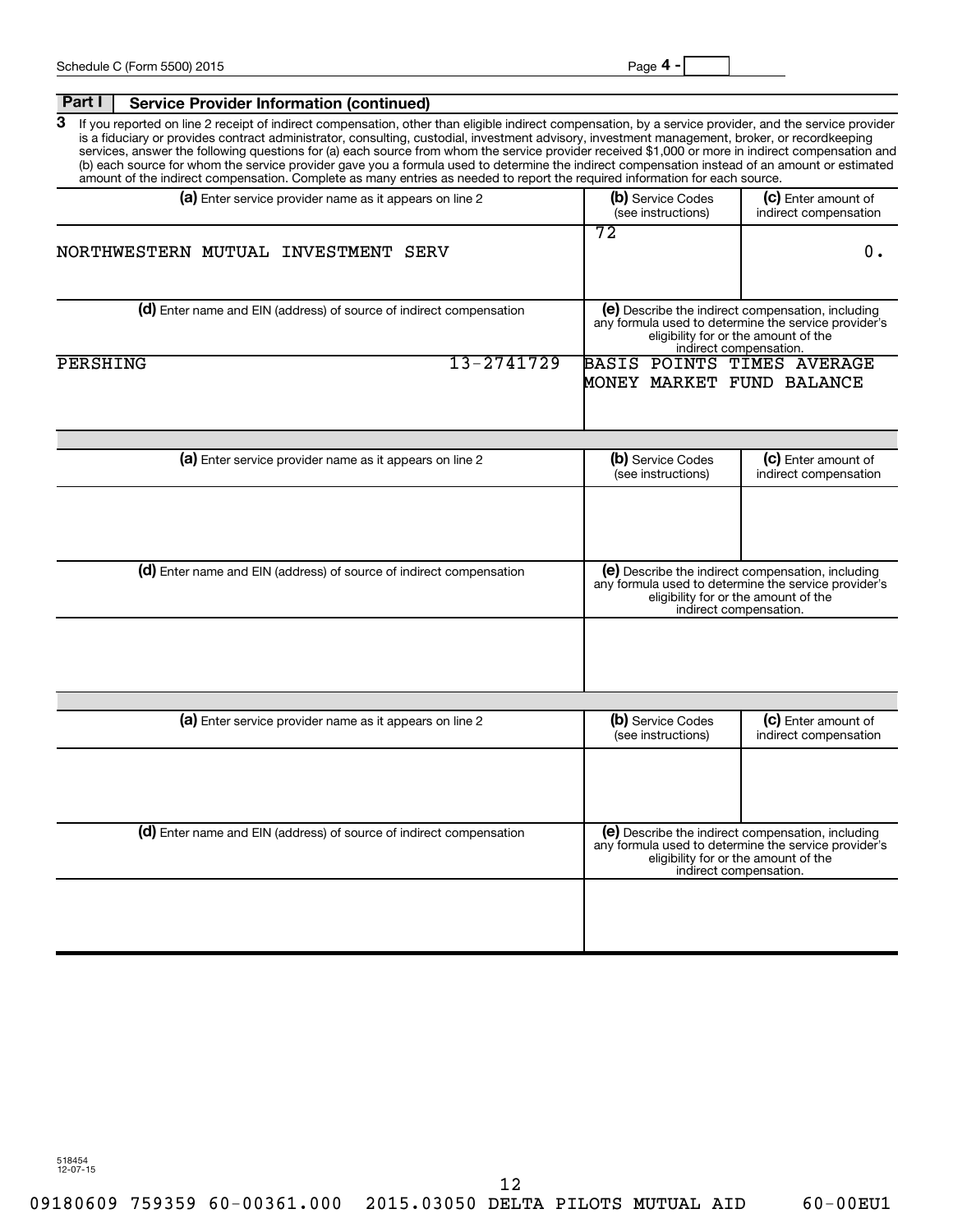| <b>SCHEDULE H</b><br>(Form 5500)                                              | <b>Financial Information</b>                                                                                                                                                                                                                                                                                                                                                                                                                                                                                                                                                                                                                                                                                                                          |                    |            |                                          |            | OMB No. 1210-0110                    |
|-------------------------------------------------------------------------------|-------------------------------------------------------------------------------------------------------------------------------------------------------------------------------------------------------------------------------------------------------------------------------------------------------------------------------------------------------------------------------------------------------------------------------------------------------------------------------------------------------------------------------------------------------------------------------------------------------------------------------------------------------------------------------------------------------------------------------------------------------|--------------------|------------|------------------------------------------|------------|--------------------------------------|
| Department of the Treasury<br>Internal Revenue Service<br>Department of Labor | This schedule is required to be filed under section 104 of the Employee<br>Retirement Income Security Act of 1974 (ERISA), and section 6058(a) of the<br>Internal Revenue Code (the Code).                                                                                                                                                                                                                                                                                                                                                                                                                                                                                                                                                            |                    |            |                                          | 2015       |                                      |
| <b>Employee Benefits Security</b><br>Administration                           | $\blacktriangleright$ File as an attachment to Form 5500.                                                                                                                                                                                                                                                                                                                                                                                                                                                                                                                                                                                                                                                                                             |                    |            |                                          |            | This Form is Open                    |
| Pension Benefit Guaranty Corporation                                          | 01/01/2015                                                                                                                                                                                                                                                                                                                                                                                                                                                                                                                                                                                                                                                                                                                                            |                    |            |                                          | 12/31/2015 | to Public Inspection                 |
| For calendar plan year 2015 or fiscal plan year beginning                     |                                                                                                                                                                                                                                                                                                                                                                                                                                                                                                                                                                                                                                                                                                                                                       |                    | and ending |                                          |            |                                      |
| A Name of plan                                                                |                                                                                                                                                                                                                                                                                                                                                                                                                                                                                                                                                                                                                                                                                                                                                       |                    |            | <b>B</b> Three-digit<br>plan number (PN) |            | 501                                  |
| DELTA PILOTS MUTUAL AID                                                       |                                                                                                                                                                                                                                                                                                                                                                                                                                                                                                                                                                                                                                                                                                                                                       |                    |            |                                          |            |                                      |
| C Plan sponsor's name as shown on line 2a of Form 5500                        |                                                                                                                                                                                                                                                                                                                                                                                                                                                                                                                                                                                                                                                                                                                                                       |                    |            | D                                        |            | Employer Identification Number (EIN) |
|                                                                               |                                                                                                                                                                                                                                                                                                                                                                                                                                                                                                                                                                                                                                                                                                                                                       |                    |            |                                          |            |                                      |
| DELTA PILOTS MUTUAL AID                                                       |                                                                                                                                                                                                                                                                                                                                                                                                                                                                                                                                                                                                                                                                                                                                                       |                    |            | 58-2308503                               |            |                                      |
| Part I<br><b>Asset and Liability Statement</b>                                |                                                                                                                                                                                                                                                                                                                                                                                                                                                                                                                                                                                                                                                                                                                                                       |                    |            |                                          |            |                                      |
|                                                                               | Current value of plan assets and liabilities at the beginning and end of the plan year. Combine the value of plan assets held in more than one<br>trust. Report the value of the plan's interest in a commingled fund containing the assets of more than one plan on a line-by-line basis unless the<br>value is reportable on lines 1c(9) through 1c(14). Do not enter the value of that portion of an insurance contract which guarantees, during this<br>plan year, to pay a specific dollar benefit at a future date. Round off amounts to the nearest dollar. MTIAs, CCTs, PSAs, and 103-12 IEs do not<br>complete lines 1b(1), 1b(2), 1c(8), 1g, 1h, and 1i. CCTs, PSAs, and 103-12 IEs also do not complete lines 1d and 1e. See instructions. |                    |            |                                          |            |                                      |
|                                                                               | <b>Assets</b>                                                                                                                                                                                                                                                                                                                                                                                                                                                                                                                                                                                                                                                                                                                                         |                    |            | (a) Beginning of Year                    |            | (b) End of Year                      |
| а                                                                             |                                                                                                                                                                                                                                                                                                                                                                                                                                                                                                                                                                                                                                                                                                                                                       | 1a                 |            |                                          |            |                                      |
| b<br>Receivables (less allowance for doubtful accounts):                      |                                                                                                                                                                                                                                                                                                                                                                                                                                                                                                                                                                                                                                                                                                                                                       |                    |            |                                          |            |                                      |
|                                                                               |                                                                                                                                                                                                                                                                                                                                                                                                                                                                                                                                                                                                                                                                                                                                                       | 1b(1)              |            |                                          |            |                                      |
| (2)                                                                           |                                                                                                                                                                                                                                                                                                                                                                                                                                                                                                                                                                                                                                                                                                                                                       | 1 <sub>b</sub> (2) |            |                                          |            |                                      |
| (3)<br>General investments:<br>С                                              |                                                                                                                                                                                                                                                                                                                                                                                                                                                                                                                                                                                                                                                                                                                                                       | 1 <sub>b</sub> (3) |            |                                          |            |                                      |
|                                                                               | (1) Interest-bearing cash (incl. money market accounts & certificates of deposit)                                                                                                                                                                                                                                                                                                                                                                                                                                                                                                                                                                                                                                                                     | 1c(1)              |            | 1631438                                  |            | 1607780                              |
| (2)                                                                           |                                                                                                                                                                                                                                                                                                                                                                                                                                                                                                                                                                                                                                                                                                                                                       | 1c(2)              |            |                                          |            |                                      |
| Corporate debt instruments (other than employer securities):<br>(3)           |                                                                                                                                                                                                                                                                                                                                                                                                                                                                                                                                                                                                                                                                                                                                                       |                    |            |                                          |            |                                      |
|                                                                               | (A) Preferred <b>contract and the contract of the contract of the contract of the contract of the contract of the contract of the contract of the contract of the contract of the contract of the contract of the contract of th</b>                                                                                                                                                                                                                                                                                                                                                                                                                                                                                                                  |                    |            |                                          |            |                                      |
|                                                                               |                                                                                                                                                                                                                                                                                                                                                                                                                                                                                                                                                                                                                                                                                                                                                       |                    |            |                                          |            |                                      |
| Corporate stocks (other than employer securities):<br>(4)                     |                                                                                                                                                                                                                                                                                                                                                                                                                                                                                                                                                                                                                                                                                                                                                       |                    |            |                                          |            |                                      |
|                                                                               | (A) Preferred $\ldots$ 1c(4)(A)                                                                                                                                                                                                                                                                                                                                                                                                                                                                                                                                                                                                                                                                                                                       |                    |            |                                          |            |                                      |
|                                                                               |                                                                                                                                                                                                                                                                                                                                                                                                                                                                                                                                                                                                                                                                                                                                                       |                    |            |                                          |            |                                      |
| (5)                                                                           | Partnership/joint venture interests [111] [12] matter contracts [12] matter ship and the contracts and the contracts and the contracts and contracts and contracts and contracts and contracts and contracts and contracts and                                                                                                                                                                                                                                                                                                                                                                                                                                                                                                                        | 1c(5)              |            |                                          |            |                                      |
| (6)                                                                           |                                                                                                                                                                                                                                                                                                                                                                                                                                                                                                                                                                                                                                                                                                                                                       | 1c(6)              |            |                                          |            |                                      |
| Loans (other than to participants)<br>(7)                                     |                                                                                                                                                                                                                                                                                                                                                                                                                                                                                                                                                                                                                                                                                                                                                       | 1c(7)              |            |                                          |            |                                      |
| (8)                                                                           |                                                                                                                                                                                                                                                                                                                                                                                                                                                                                                                                                                                                                                                                                                                                                       | 1c(8)              |            |                                          |            |                                      |
| Value of interest in common/collective trusts<br>(9)                          |                                                                                                                                                                                                                                                                                                                                                                                                                                                                                                                                                                                                                                                                                                                                                       | 1c(9)              |            |                                          |            |                                      |
| (10)                                                                          |                                                                                                                                                                                                                                                                                                                                                                                                                                                                                                                                                                                                                                                                                                                                                       | 1c(10)             |            |                                          |            |                                      |
| (11)                                                                          | Value of interest in master trust investment accounts [[11, 11] value of interest in master trust investment accounts                                                                                                                                                                                                                                                                                                                                                                                                                                                                                                                                                                                                                                 | 1c(11)             |            |                                          |            |                                      |
| (12)                                                                          |                                                                                                                                                                                                                                                                                                                                                                                                                                                                                                                                                                                                                                                                                                                                                       | 1c(12)             |            | 34812619                                 |            | 36348553                             |
| (13)                                                                          | Value of interest in registered investment companies (e.g., mutual funds)                                                                                                                                                                                                                                                                                                                                                                                                                                                                                                                                                                                                                                                                             | 1c(13)             |            |                                          |            |                                      |
| (14)                                                                          | Value of funds held in insurance co. general account (unallocated contracts)                                                                                                                                                                                                                                                                                                                                                                                                                                                                                                                                                                                                                                                                          | 1c(14)             |            |                                          |            |                                      |
| (15)                                                                          | For Paperwork Reduction Act Notice and OMB Control Numbers, see the instructions for Form 5500                                                                                                                                                                                                                                                                                                                                                                                                                                                                                                                                                                                                                                                        | 1c(15)             |            |                                          |            | Schedule H (Form 5500) 2015          |

**v. 150123**

518501 12-07-15

09180609 759359 60-00361.000 2015.03050 DELTA PILOTS MUTUAL AID 60-00EU1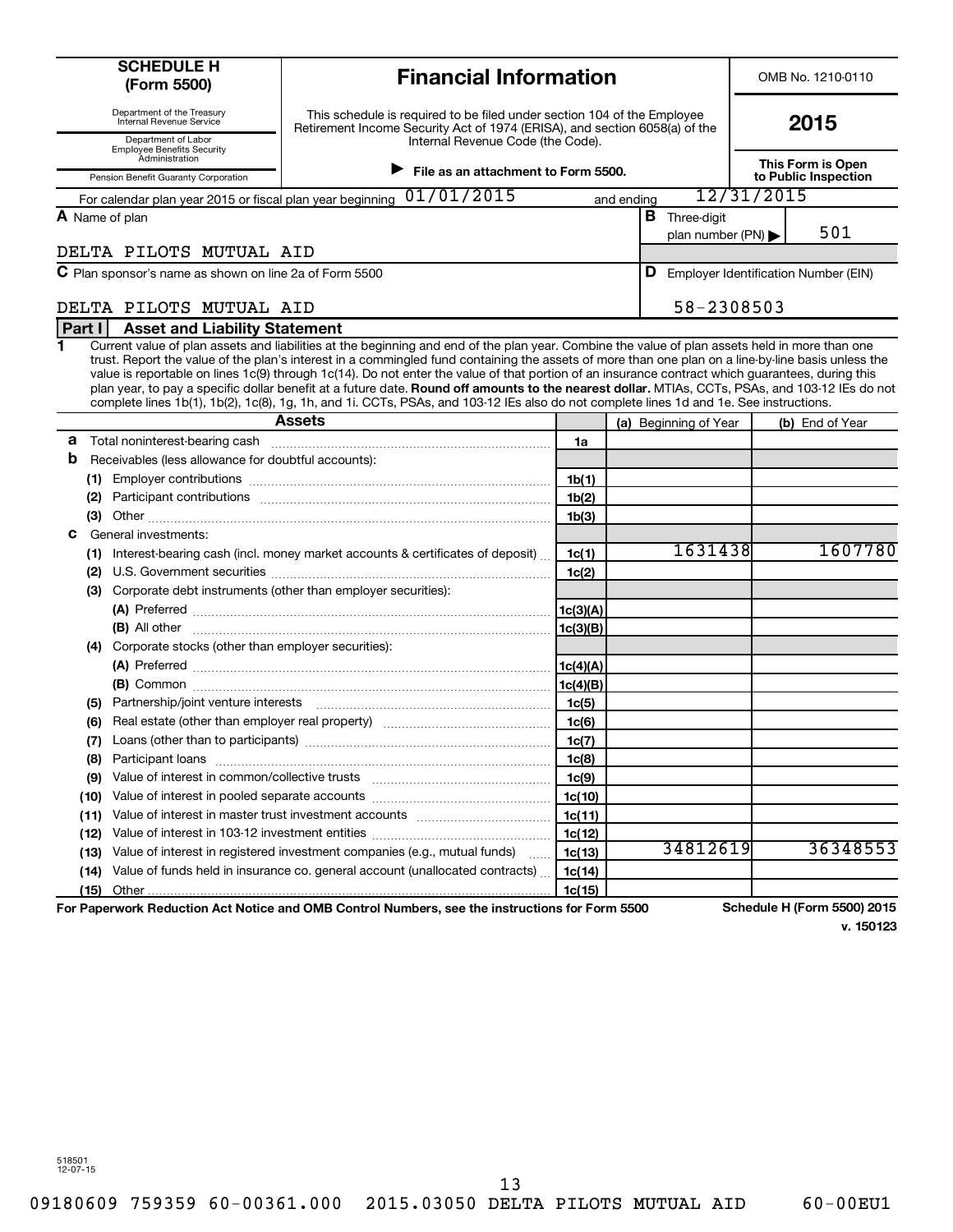| 1 d | Employer-related investments:                              |       | (a) Beginning of Year | (b) End of Year |
|-----|------------------------------------------------------------|-------|-----------------------|-----------------|
|     |                                                            | 1d(1) |                       |                 |
|     |                                                            | 1d(2) |                       |                 |
| е   | Buildings and other property used in plan operation        | 1e    | 187301                | 215542          |
|     | Total assets (add all amounts in lines 1a through 1e)      | 1f    | 36631358              | 38171875        |
|     | <b>Liabilities</b>                                         |       |                       |                 |
|     |                                                            | 1g    |                       |                 |
| n.  |                                                            | 1h    | 108737                | 20418           |
|     |                                                            | 1i    |                       |                 |
|     | Other liabilities                                          | 1j    |                       |                 |
| ĸ   | Total liabilities (add all amounts in lines 1g through 1j) | 1k    | 108737                |                 |
|     | <b>Net Assets</b>                                          |       |                       |                 |
|     |                                                            | - 11  | 3652262               |                 |
|     |                                                            |       |                       |                 |

## **Part II Income and Expense Statement**

Plan income, expenses, and changes in net assets for the year. Include all income and expenses of the plan, including any trust(s) or separately maintained fund(s) and any payments/receipts to/from insurance carriers. Round off amounts to the nearest dollar. MTIAs, CCTs, PSAs, and 103-12 IEs do not complete lines 2a, 2b(1)(E), 2e, 2f, and 2g. **2**

|   | <b>Income</b>                                                         |          | (a) Amount | (b) Total |
|---|-----------------------------------------------------------------------|----------|------------|-----------|
| a | <b>Contributions:</b>                                                 |          |            |           |
|   | (1) Received or receivable in cash from: (A) Employers                | 2a(1)(A) |            |           |
|   | (B) Participants                                                      | 2a(1)(B) | 13800577   |           |
|   |                                                                       | 2a(1)(C) |            |           |
|   |                                                                       | 2a(2)    |            |           |
|   | (3) Total contributions. Add lines 2a(1)(A), (B), (C), and line 2a(2) | 2a(3)    |            | 13800577  |
| b | <b>Earnings on investments:</b>                                       |          |            |           |
|   | (1) Interest:                                                         |          |            |           |
|   | (A) Interest-bearing cash (including money market                     |          |            |           |
|   |                                                                       | 2b(1)(A) | 1197       |           |
|   | (B) U.S. Government securities                                        | 2b(1)(B) |            |           |
|   | (C) Corporate debt instruments                                        | 2b(1)(C) |            |           |
|   |                                                                       | 2b(1)(D) |            |           |
|   |                                                                       | 2b(1)(E) |            |           |
|   |                                                                       | 2b(1)(F) |            |           |
|   |                                                                       | 2b(1)(G) |            | 1197      |
|   |                                                                       | 2b(2)(A) |            |           |
|   |                                                                       | 2b(2)(B) |            |           |
|   | (C) Registered investment company shares (e.g. mutual funds)          | 2b(2)(C) | 1640775    |           |
|   | (D) Total dividends. Add lines $2b(2)(A)$ , $(B)$ , and $(C)$         | 2b(2)(D) |            | 1640775   |
|   |                                                                       | 2b(3)    |            |           |
|   | Net gain (loss) on sale of assets: (A) Aggregate proceeds<br>(4)      | 2b(4)(A) | 8977291    |           |
|   | (B) Aggregate carrying amount (see instructions)                      | 2b(4)(B) | 8876276    |           |
|   | (C) Subtract line 2b(4)(B) from line 2b(4)(A) and enter result        | 2b(4)(C) |            | 101015    |
|   | (5) Unrealized appreciation (depreciation) of assets: (A) Real estate | 2b(5)(A) |            |           |
|   |                                                                       | 2b(5)(B) |            |           |
|   | (C) Total unrealized appreciation of assets.                          |          |            |           |
|   | Add lines $2b(5)(A)$ and $(B)$                                        | 2b(5)(C) |            |           |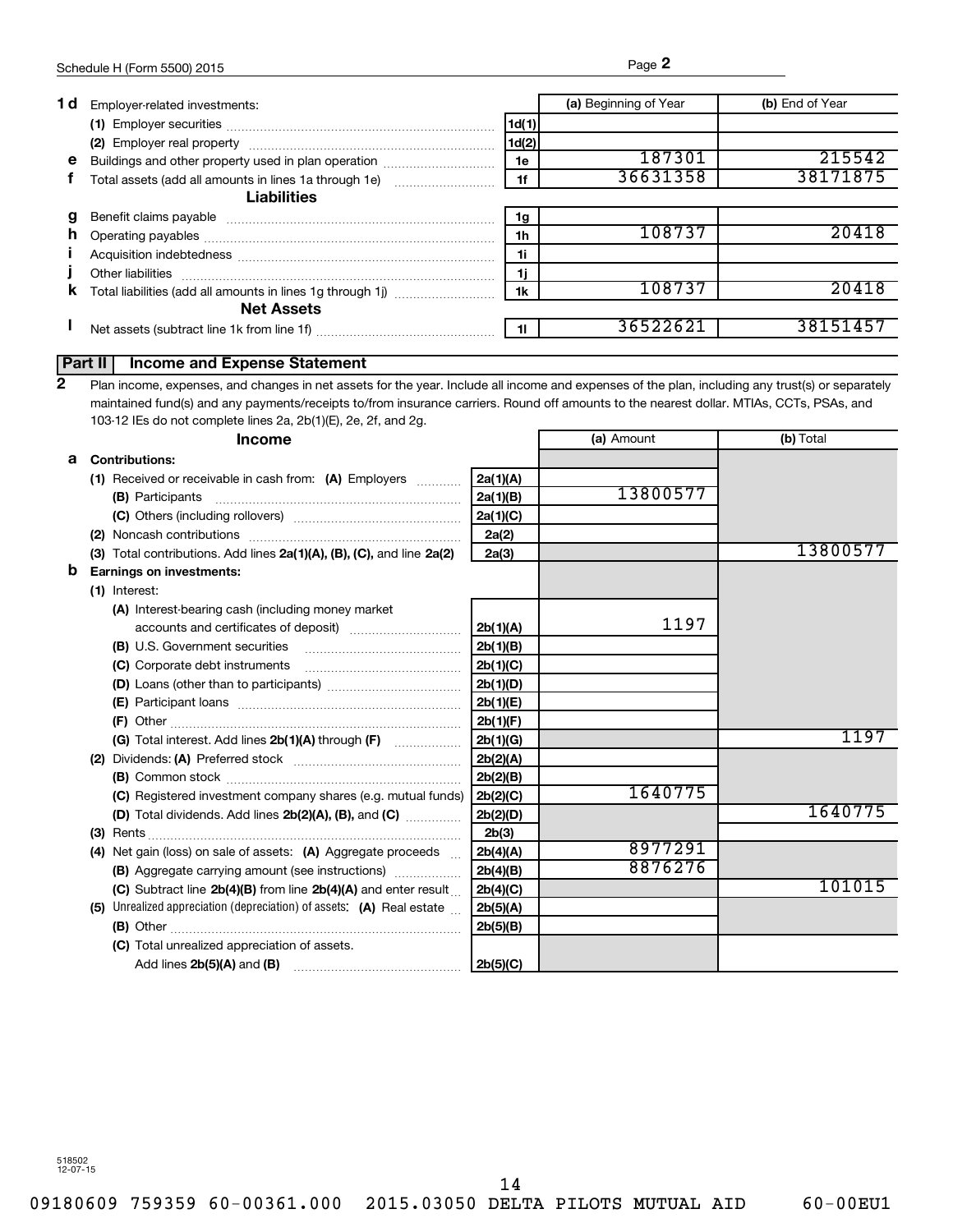|   |                                                                                                                                                                                                                                |                |     | (a) Amount |         |            | (b) Total |            |
|---|--------------------------------------------------------------------------------------------------------------------------------------------------------------------------------------------------------------------------------|----------------|-----|------------|---------|------------|-----------|------------|
|   |                                                                                                                                                                                                                                | 2b(6)          |     |            |         |            |           |            |
|   | (7) Net investment gain (loss) from pooled separate accounts <i>manuality</i> Net investment gain (loss) from pooled separate accounts                                                                                         | 2b(7)          |     |            |         |            |           |            |
|   | (8) Net investment gain (loss) from master trust investment accounts                                                                                                                                                           | 2b(8)          |     |            |         |            |           |            |
|   |                                                                                                                                                                                                                                | 2b(9)          |     |            |         |            |           |            |
|   | (10) Net investment gain (loss) from registered investment companies                                                                                                                                                           |                |     |            |         |            |           |            |
|   |                                                                                                                                                                                                                                | 2b(10)         |     |            |         |            |           | $-2495522$ |
| с |                                                                                                                                                                                                                                | 2c             |     |            |         |            |           |            |
| d | Total income. Add all income amounts in column (b) and enter total <i></i><br><b>Expenses</b>                                                                                                                                  | 2d             |     |            |         |            |           | 13048042   |
| е | Benefit payment and payments to provide benefits:                                                                                                                                                                              |                |     |            |         |            |           |            |
|   |                                                                                                                                                                                                                                | 2e(1)          |     |            | 9875805 |            |           |            |
|   |                                                                                                                                                                                                                                | 2e(2)          |     |            |         |            |           |            |
|   |                                                                                                                                                                                                                                | 2e(3)          |     |            |         |            |           |            |
|   |                                                                                                                                                                                                                                | 2e(4)          |     |            |         |            |           | 9875805    |
| f |                                                                                                                                                                                                                                | 2f             |     |            |         |            |           |            |
| g | Certain deemed distributions of participant loans (see instructions)                                                                                                                                                           | 2g             |     |            |         |            |           |            |
| h | Interest expense immunication and the contract of the contract of the contract of the contract of the contract of the contract of the contract of the contract of the contract of the contract of the contract of the contract | 2 <sub>h</sub> |     |            |         |            |           |            |
|   |                                                                                                                                                                                                                                | 2i(1)          |     |            | 202832  |            |           |            |
|   |                                                                                                                                                                                                                                | 2i(2)          |     |            |         |            |           |            |
|   |                                                                                                                                                                                                                                | 2i(3)          |     |            | 116142  |            |           |            |
|   | (4) Other <b>CONSEX STATEMENT</b> 1                                                                                                                                                                                            | 2i(4)          |     |            | 1224427 |            |           |            |
|   |                                                                                                                                                                                                                                | 2i(5)          |     |            |         |            |           | 1543401    |
|   | Total expenses. Add all expense amounts in column (b) and enter total <i></i>                                                                                                                                                  | 2j             |     |            |         |            |           | 11419206   |
|   | <b>Net Income and Reconciliation</b>                                                                                                                                                                                           |                |     |            |         |            |           |            |
| ĸ | Net income (loss). Subtract line 2j from line 2d [10] [10] Met income (loss).                                                                                                                                                  | 2k             |     |            |         |            |           | 1628836    |
|   | Transfers of assets:                                                                                                                                                                                                           |                |     |            |         |            |           |            |
|   |                                                                                                                                                                                                                                | 2I(1)          |     |            |         |            |           |            |
|   | (2) From this plan.<br>Part III   Accountant's Opinion                                                                                                                                                                         | 2I(2)          |     |            |         |            |           |            |
| 3 | Complete lines 3a through 3c if the opinion of an independent qualified public accountant is attached to this Form 5500.                                                                                                       |                |     |            |         |            |           |            |
|   | Complete line 3d if an opinion is not attached.                                                                                                                                                                                |                |     |            |         |            |           |            |
| a | The attached opinion of an independent qualified public accountant for this plan is (see instructions):                                                                                                                        |                |     |            |         |            |           |            |
|   | $(1)$ $[X]$ Unqualified<br>(2)<br>(3)<br>Qualified<br>Disclaimer<br>(4)<br>Adverse                                                                                                                                             |                |     |            |         |            |           |            |
| b | Did the accountant perform a limited scope audit pursuant to 29 CFR 2520.103-8 and/or 103-12(d)?                                                                                                                               |                |     |            |         |            | Yes       | x<br>No    |
| c | Enter the name and EIN of the accountant (or accounting firm) below:                                                                                                                                                           |                |     |            |         |            |           |            |
|   | (1) Name: CARR, RIGGS & INGRAM, LLC                                                                                                                                                                                            |                |     | $(2)$ EIN: |         | 72-1396621 |           |            |
| a | The opinion of an independent qualified public accountant is not attached because:                                                                                                                                             |                |     |            |         |            |           |            |
|   | (1)<br>This form is filed for a CCT, PSA, or MTIA.<br>(2)<br>It will be attached to the next Form 5500 pursuant to 29 CFR 2520.104-50.                                                                                         |                |     |            |         |            |           |            |
|   | Part IV<br><b>Compliance Questions</b>                                                                                                                                                                                         |                |     |            |         |            |           |            |
| 4 | CCTs and PSAs do not complete Part IV. MTIAs, 103-12 IEs, and GIAs do not complete lines 4a, 4e, 4f, 4g, 4h, 4k, 4m, 4n, or 5.                                                                                                 |                |     |            |         |            |           |            |
|   | 103-12 IEs also do not complete lines 4j and 4l. MTIAs also do not complete line 4l.                                                                                                                                           |                |     |            |         |            |           |            |
|   | During the plan year:                                                                                                                                                                                                          |                | Yes | No         | N/A     |            | Amount    |            |
| а | Was there a failure to transmit to the plan any participant contributions within the time                                                                                                                                      |                |     |            |         |            |           |            |
|   | period described in 29 CFR 2510.3-102? Continue to answer "Yes" for any prior year                                                                                                                                             |                |     |            |         |            |           |            |
|   | failures until fully corrected. (See instructions and DOL's Voluntary Fiduciary                                                                                                                                                |                |     |            |         |            |           |            |
|   |                                                                                                                                                                                                                                | 4a             |     | х          |         |            |           |            |
| b | Were any loans by the plan or fixed income obligations due the plan in default as of the                                                                                                                                       |                |     |            |         |            |           |            |
|   | close of the plan year or classified during the year as uncollectible? Disregard                                                                                                                                               |                |     |            |         |            |           |            |
|   | participant loans secured by participant's account balance. (Attach Schedule G (Form                                                                                                                                           |                |     |            |         |            |           |            |
|   |                                                                                                                                                                                                                                | 4b             |     | х          |         |            |           |            |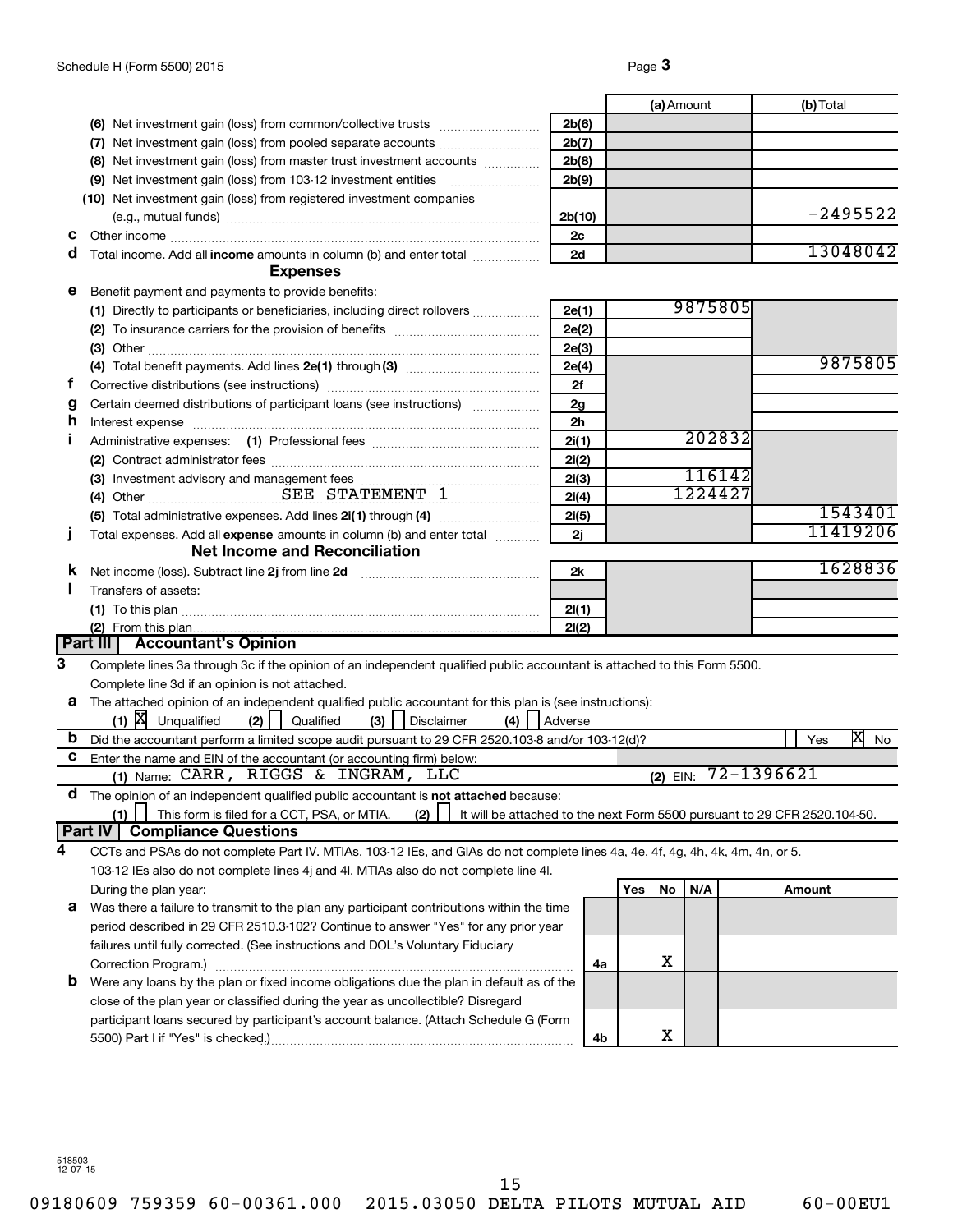|         |                                                                                                                                                              |                      | Yes                     | No | N/A     |    | Amount                                              |
|---------|--------------------------------------------------------------------------------------------------------------------------------------------------------------|----------------------|-------------------------|----|---------|----|-----------------------------------------------------|
| c       | Were any leases to which the plan was a party in default or classified during the year as                                                                    |                      |                         |    |         |    |                                                     |
|         | uncollectible? (Attach Schedule G (Form 5500) Part II if "Yes" is checked.)                                                                                  | 4c                   |                         | х  |         |    |                                                     |
| d       | Were there any nonexempt transactions with any party-in-interest? (Do not include                                                                            |                      |                         |    |         |    |                                                     |
|         | transactions reported on line 4a. Attach Schedule G (Form 5500) Part III if "Yes" is                                                                         |                      |                         |    |         |    |                                                     |
|         |                                                                                                                                                              | 4d                   |                         | х  |         |    |                                                     |
| е       |                                                                                                                                                              | 4e                   | $\overline{\mathbf{X}}$ |    |         |    | 500000                                              |
| f       | Did the plan have a loss, whether or not reimbursed by the plan's fidelity bond, that                                                                        |                      |                         |    |         |    |                                                     |
|         | was caused by fraud or dishonesty?                                                                                                                           | 4f                   |                         | x  |         |    |                                                     |
| g       | Did the plan hold any assets whose current value was neither readily determinable on                                                                         |                      |                         |    |         |    |                                                     |
|         | an established market nor set by an independent third party appraiser?                                                                                       | 4g                   |                         | x  |         |    |                                                     |
| h.      | Did the plan receive any noncash contributions whose value was neither readily                                                                               |                      |                         |    |         |    |                                                     |
|         | determinable on an established market nor set by an independent third party                                                                                  |                      |                         |    |         |    |                                                     |
|         | appraiser?                                                                                                                                                   | 4h                   |                         | х  |         |    |                                                     |
|         | Did the plan have assets held for investment? (Attach schedule(s) of assets if "Yes" is                                                                      |                      |                         |    |         |    |                                                     |
|         |                                                                                                                                                              | 4i                   | х                       |    |         |    |                                                     |
|         | Were any plan transactions or series of transactions in excess of 5% of the current                                                                          |                      |                         |    |         |    |                                                     |
|         | value of plan assets? (Attach schedule of transactions if "Yes" is checked, and see                                                                          |                      |                         |    |         |    |                                                     |
|         |                                                                                                                                                              | 4j                   | X                       |    |         |    |                                                     |
| K       | Were all the plan assets either distributed to participants or beneficiaries, transferred                                                                    |                      |                         | x  |         |    |                                                     |
|         |                                                                                                                                                              | 4k                   |                         | х  |         |    |                                                     |
|         | Has the plan failed to provide any benefit when due under the plan?                                                                                          | 41                   |                         |    |         |    |                                                     |
|         | <b>m</b> If this is an individual account plan, was there a blackout period? (See instructions                                                               |                      |                         | x  |         |    |                                                     |
|         |                                                                                                                                                              | 4m                   |                         |    |         |    |                                                     |
| n       | If 4m was answered "Yes," check the "Yes" box if you either provided the required                                                                            |                      |                         |    |         |    |                                                     |
|         | notice or one of the exceptions to providing the notice applied under 29                                                                                     |                      |                         | x  |         |    |                                                     |
| o       | CFR 2520.101-3                                                                                                                                               | 4n                   |                         |    |         |    |                                                     |
|         |                                                                                                                                                              | 4о<br>4 <sub>p</sub> |                         |    |         |    |                                                     |
| p<br>5a | Has a resolution to terminate the plan been adopted during the plan year or any prior plan year? If "Yes," enter the amount of any plan assets               |                      |                         |    |         |    |                                                     |
|         |                                                                                                                                                              |                      | X No                    |    | Amount: |    |                                                     |
| 5 b     | If, during this plan year, any assets or liabilities were transferred from this plan to another plan(s), identify the plan(s) to which assets or liabilities |                      |                         |    |         |    |                                                     |
|         | were transferred. (See instructions.)                                                                                                                        |                      |                         |    |         |    |                                                     |
|         | <b>5b(1)</b> Name of plan(s)                                                                                                                                 |                      | 5b(2) EIN(s)            |    |         |    | 5b(3) PN(s)                                         |
|         |                                                                                                                                                              |                      |                         |    |         |    |                                                     |
|         |                                                                                                                                                              |                      |                         |    |         |    |                                                     |
|         |                                                                                                                                                              |                      |                         |    |         |    |                                                     |
|         |                                                                                                                                                              |                      |                         |    |         |    |                                                     |
|         |                                                                                                                                                              |                      |                         |    |         |    |                                                     |
|         | 5C If the plan is a defined benefit plan, is it covered under the PBGC insurance program (see ERISA section 4021)?                                           |                      |                         |    | Yes     | No | Not determined                                      |
| Part V  | <b>Trust Information</b>                                                                                                                                     |                      |                         |    |         |    |                                                     |
|         | 6a Name of trust                                                                                                                                             |                      |                         |    |         |    | <b>6b</b> Trust's EIN                               |
|         |                                                                                                                                                              |                      |                         |    |         |    |                                                     |
|         |                                                                                                                                                              |                      |                         |    |         |    |                                                     |
| 6с      | Name of trustee or custodian                                                                                                                                 |                      |                         |    |         |    | <b>6d</b> Trustee's or custodian's telephone number |
|         |                                                                                                                                                              |                      |                         |    |         |    |                                                     |